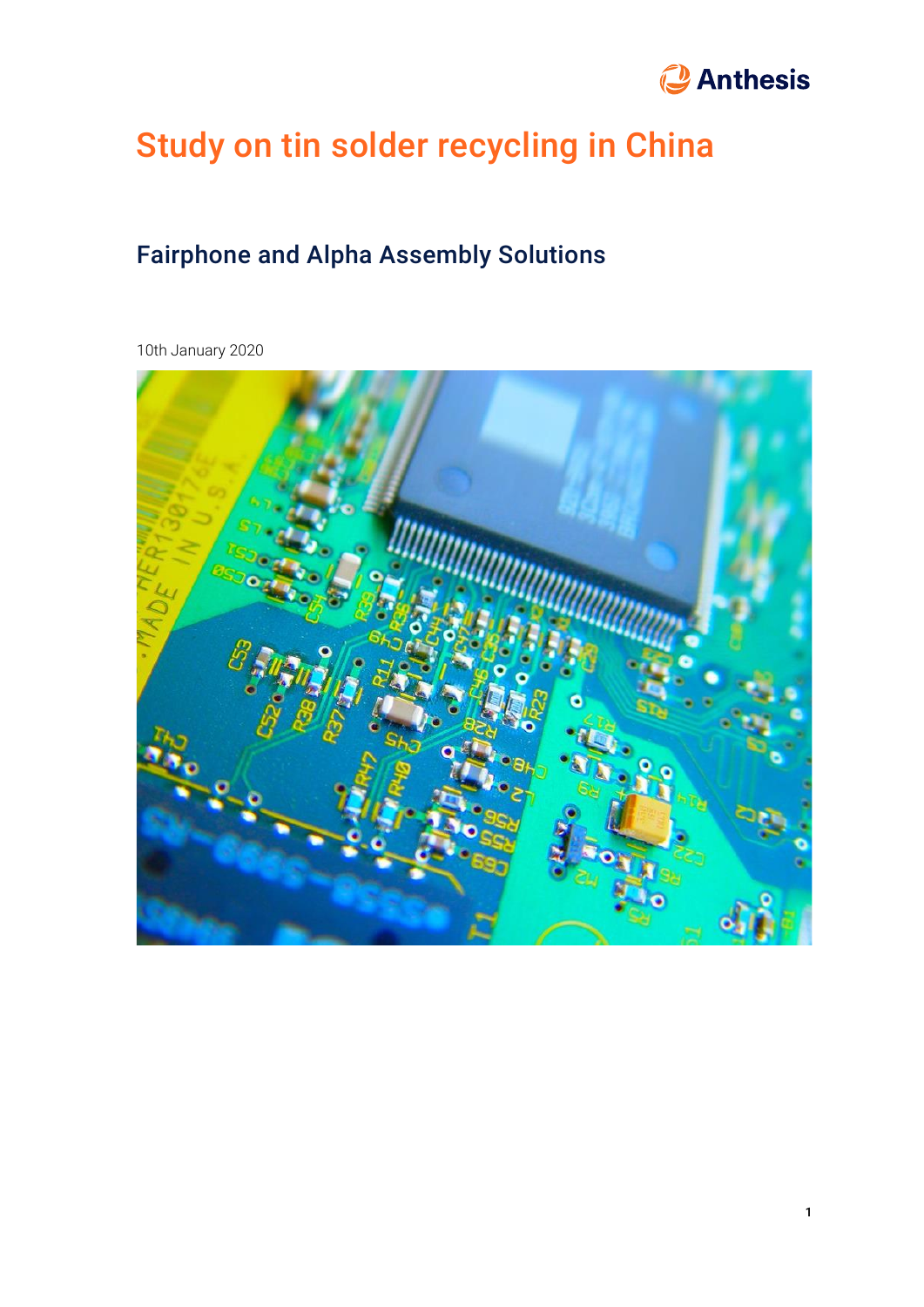

## Executive Summary

Worldwide demand for tin is set to rise and the technology manufacturing sector in China is the biggest consumer. Tin is considered to be a commodity of concern from a sustainability perspective, and recycling and waste management practices are currently not well understood. Using a combination of interviews and desk-based research, this study investigates the potential to improve the waste management and recycling of tin in China.

Our findings show that a lot of waste is generated during mining and at product end of life, with potential for significant improvements in the amount of materials recycled at both these stages of tin's lifecycle. While less waste is generated during smelting, conversion and assembly, the study highlights that waste management practices in these supply chain stages can also be improved too.

Tin waste and waste electronics are often collected by informal actors, who do not take appropriate health, safety and environmental precautions when handling waste materials. Scale is a challenge to the economically viable collection of more tin scrap along the supply chain, through adequate treatment routes, and scrap PCBs represent a considerable foregone recycling opportunity. Given the scale of material involved, the use and storage of mining tailings are areas of focus and conditions in artisanal and small-scale mining operations are also priorities.

Several potential interventions are suggested, to improve recycling and waste management along the tin supply chain, these include:

- Improving the economics of tin recovery by supporting aggregators of scrap.
- Developing end of life separation technologies to enable greater recovery.
- Reaching out to ongoing projects around the world in order to learn from best practice on how to improve the resource efficiency of tin.

Further potential interventions include developing reliable sources of recycled tin through take back programs, education in new markets and certification schemes; as well as improving dialogue with recycling organizations, to enable the greater recovery of components and base metals via better design e.g. standardizing solder alloys.

In order to improve recycling and waste management along the supply chain, this report recommends that there should be greater engagement between mining projects and new separation technologies, to discuss scalability and partnership. Another next step would be to discuss the potential for aggregation, investment and cross supply chain dialogue between OEM's, recyclers/collectors, and brands. Overall, this report aims to stimulate discussion among stakeholders on how to effectively improve recycling and waste management along China's tin solder supply chain.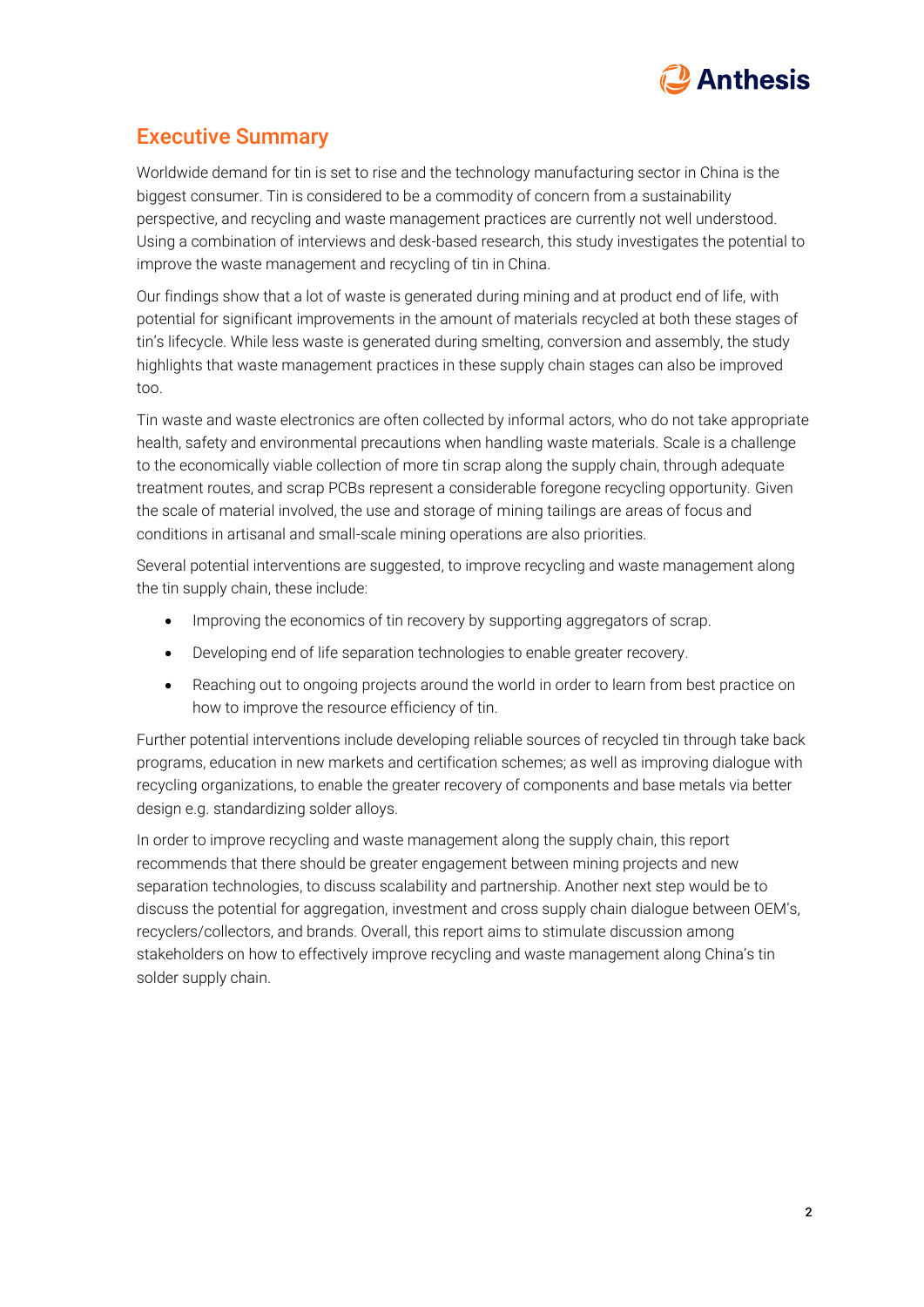

## 1. Background

Worldwide demand for tin is set to rise and the technology manufacturing sector in China is the biggest consumer. The tin supply chain has long been subject to scrutiny, to prevent extraction and processing from financing conflict, and to counter other social pressures like forced labour. The fate and sustainability impacts of end-of-life tin, both in the supply chain in end-of-life products, is less well understood.

As responsible businesses and the policy community strive towards a more circular economy, fully understanding all impacts of the commodities that we use is crucial. Given the growing importance of tin, this report presents research into the sustainability impacts of end-of-life tin throughout the supply chain with a focus on China. The evolving policy environment around sustainability in China is a further compelling argument for better understanding of the wider impacts of tin.

The research is then used for the basis of a structured evaluation of priority areas for intervention at end-of-life for tin, based on likely impact and risk, before recommendations are made on next steps.

#### 1.1 Tin Use

Tin, especially solder, is essential in the manufacture of electronics and is considered a commodity of concern for a number of reasons:

- Worldwide demand for tin is rising, with potential growth into new markets like energy storage.
- <span id="page-2-0"></span>• It has been estimated that economically available reserves of tin will cover the next 20-30 years of forecast consumption.<sup>1</sup>
- The Dodd Frank act classifies tin as a conflict material.
- Lastly, despite the global drive for a more circular economy, the recycled input rates of tin have plateaued at around 30%. 2

## 1.2 Tin in China<sup>[1,3](#page-2-0)</sup>

Tin production and consumption in China accounts for almost half of global use. However, practices around tin recycling and waste management for the material are unclear. 61% (2017) of Chinese tin consumption is used in the production of solder (49% globally).

<sup>1</sup> Yang et al., 2018 - https://www.sciencedirect.com/science/article/pii/S0048969718312373

 $2$  Global Tin Use., 2017 - ITA Report

<sup>3</sup> Yang et al., 2017 - <https://pubs.acs.org/doi/abs/10.1021/acssuschemeng.7b02903>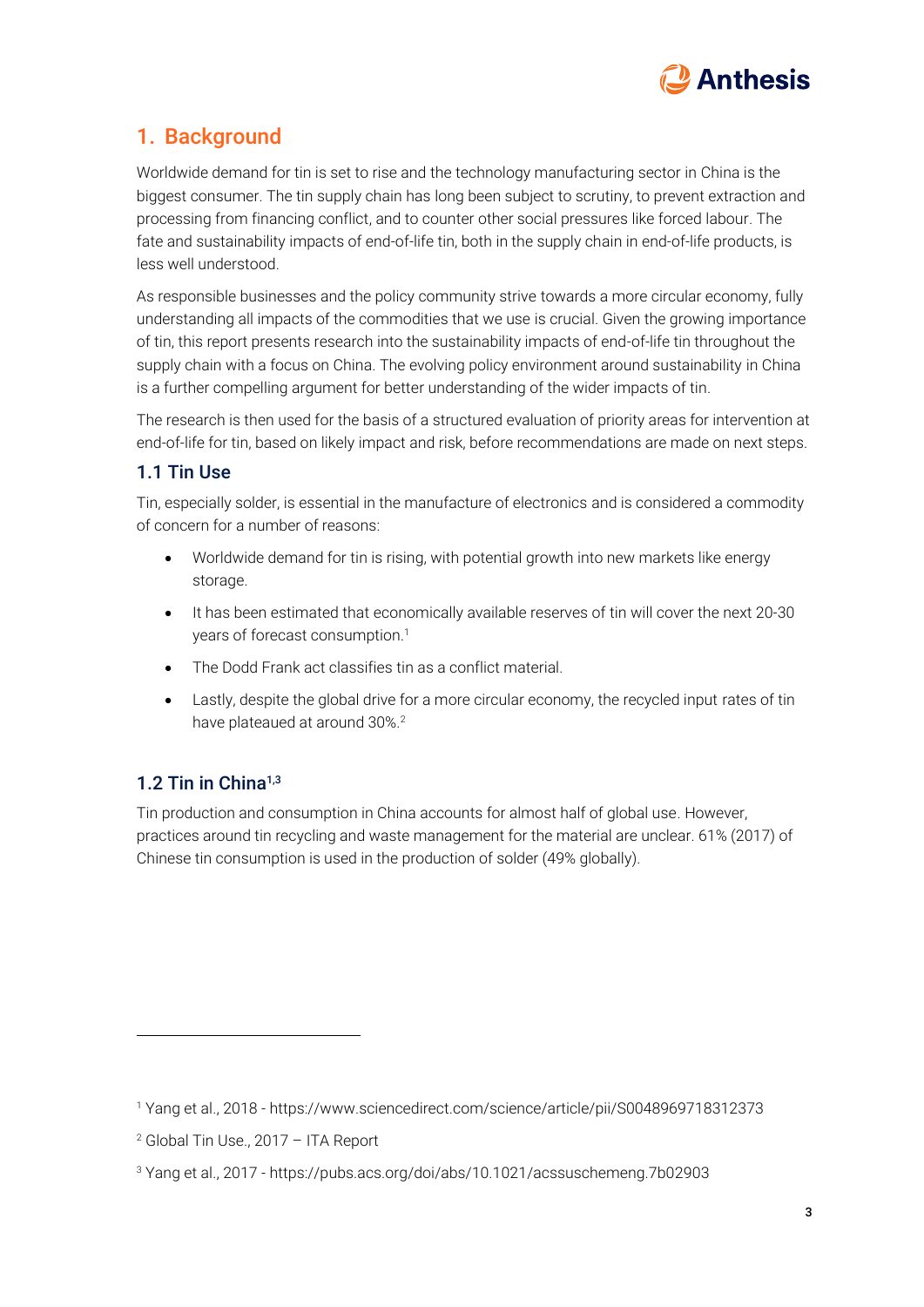



#### 1.3 Chinese Waste Policy

Chinese waste management policy is evolving quickly, changing the recycling and environmental landscapes that the users of tin solder are operating in. There are several policies that will significantly affect the tin supply chain:

- <span id="page-3-0"></span>• China's current Five Year Plan encourages industrial parks to adopt more circular operational flows.<sup>4</sup>
- Since 2018 China's Environmental Protection Tax Law has introduced charges on solid wastes with a \$2.26/tonne charge being placed on tailings and \$3.77/tonne charge on slags.<sup>5</sup>
- Furthermore, the Chinese E-waste Disposal Fund Scheme, in effect since 2012, plans to increase the collection and disassembly of electronics with the aim to squeeze out informal waste collectors<sup>4</sup>

Among all this regulation, the China Nonferrous Metals Association has developed guidelines for recycling and disposal of Copper, Aluminum, Zinc and Lead, but there are still none for tin. 6,7

## 2. Methodology

A multidisciplinary research team of Anthesis Group experts from China, USA and the United Kingdom, in partnership with Fairphone and Alpha Assembly Solutions, worked together to produce a holistic picture of recycling in the tin supply chain.

The research team carried out 13 stakeholder interviews at specific stages of the tin supply chain, as well as qualified experts with an overview of the industry and policy. The findings from these

<sup>4</sup> Anthesis report on Chinese waste policy landscape for a leading retail company in the circular economy

<sup>5</sup> Yang et al., 2018 - https://www.sciencedirect.com/science/article/pii/S0048969718312373

 $^{\rm 6}$  Interview with an organisation representing interests at several stages of the tin supply chain

<sup>7</sup> China Nonferrous Metals Industry., 2019 - http://www.cmra.cn/en/china-recycling-nonferrousmetal-industry-development-report-2018-for-sale.html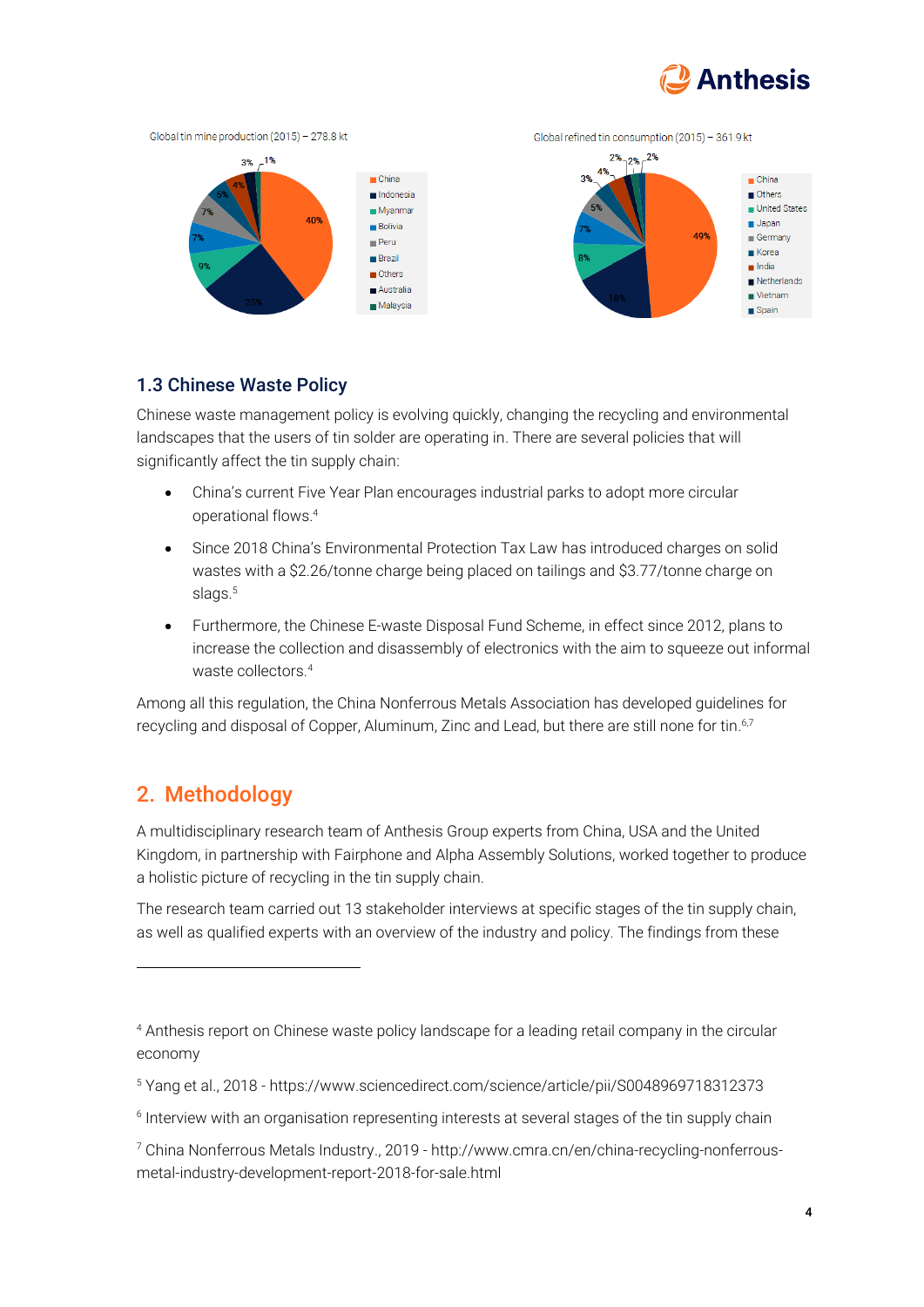

interviews were developed further, with both published and draft or internal reports from industry, process charts, environmental management systems, scholarly articles as well as publications from NGOs and companies.

The research centered on tin in the electronics industry in China. The supply chain for tin was broken down into to following stages, with our results for each step presented individually:



## 2.1 Limitations

There are limitations to the methodology. For certain topics there was a lack of relevant local information available and in such cases, reference points from other geographies were used (we have highlighted where this is the case in the results). We also found that some interviews yielded conflicting information. The table below outlines the quality of the evidence for different aspects of the study, from Uncertain to High confidence.

|                                                | Mining | Smelting | Converting | Assembling | Recycling/Disposal |
|------------------------------------------------|--------|----------|------------|------------|--------------------|
| <b>Production processes</b>                    |        |          |            |            |                    |
| Types of waste generated                       |        |          |            |            |                    |
| <b>Recycling processes</b>                     |        |          |            |            |                    |
| Waste and recycling volumes                    |        |          |            |            |                    |
| Waste disposal practices                       |        |          |            |            |                    |
|                                                |        |          |            |            |                    |
| Evidence scale                                 |        |          |            |            |                    |
| Consistent evidence from both interviews and   |        |          |            |            |                    |
| desk-based research                            |        |          |            |            |                    |
| <b>or</b>                                      |        |          |            |            |                    |
| Consistent evidence across several peer-       |        |          |            |            |                    |
| reviewed articles                              |        |          |            |            |                    |
| Evidence from either:                          |        |          |            |            |                    |
| Interviews                                     |        |          |            |            |                    |
| Peer-reviewed articles                         |        |          |            |            |                    |
| Other desk-based research                      |        |          |            |            |                    |
| Evidence on regions other than China           |        |          |            |            |                    |
| or                                             |        |          |            |            |                    |
| Evidence from sources with limited reliability |        |          |            |            |                    |
| Conflicting or sparse evidence                 |        |          |            |            |                    |
| Data deficient                                 |        |          |            |            |                    |
|                                                |        |          |            |            |                    |

## 3. Results

Our results from the interviews and desk based research are presented in the following sections. Firstly, a high level view of material flows is presented for tin in China. Following on, for each stage in the supply chain, an explanation of practice and sustainability performance at end-of-life are presented.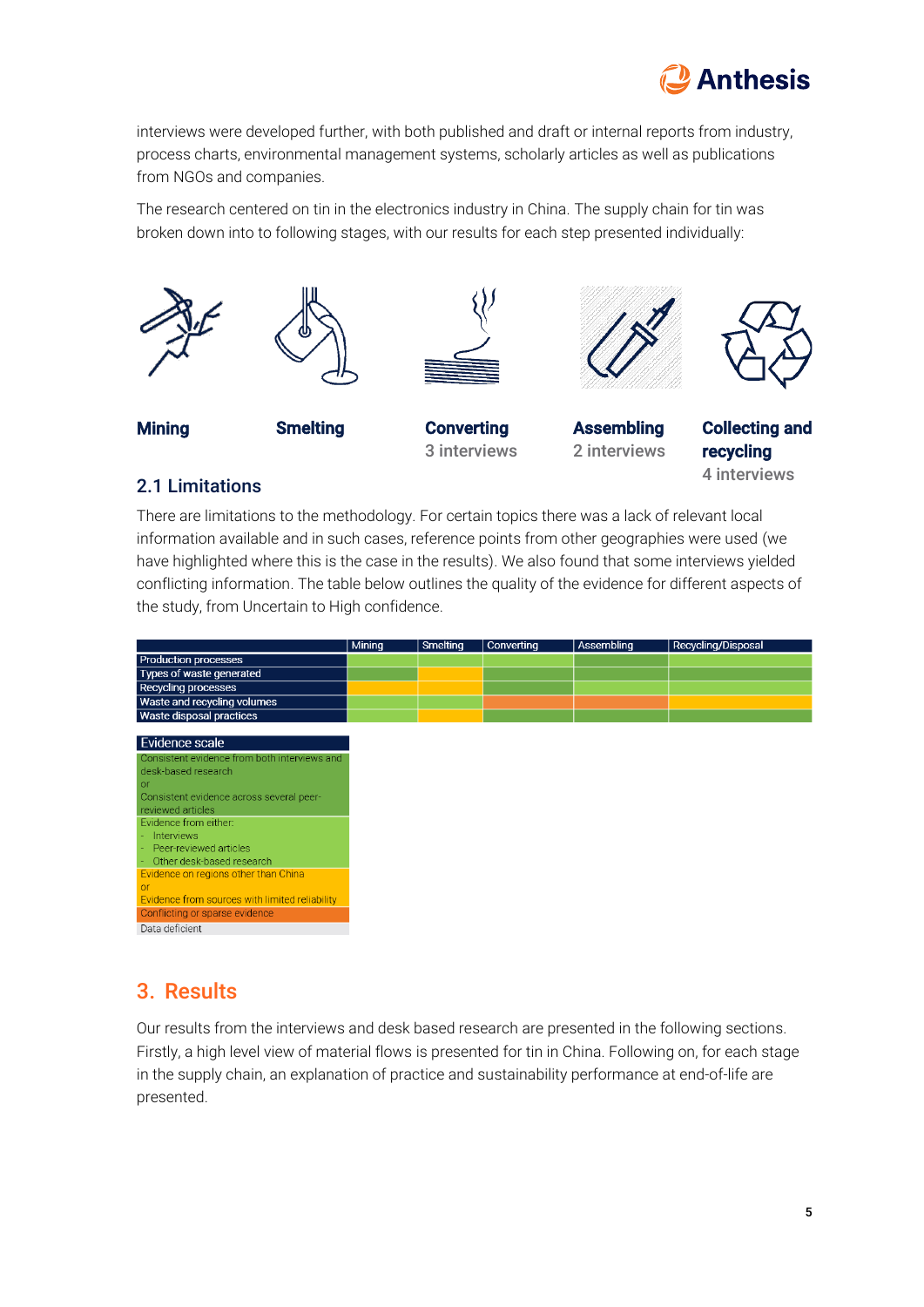

### 3.1Waste and recycling in the tin supply chain

At a high level, the material flow of tin through its supply chain can be characterised by the following Sankey diagram:



As can be seen in the above diagram in the 175,000 tonnes of tin that is mined an estimated 65% of the tin is recovered from the ore and 35% of the tin is discarded as tin tailings. The remaining 115,000 tonnes of tin plus an estimated 10,000 tonnes of recycled tin from the converting stage of the supply chain undergo the process of smelting where approximately 5% of the tin is discarded in the form of slags. Of the remaining 120,000 tonnes of tin, the process of converting the tin into several different solder products generates around 10% of waste of solder scrap which is then recycled back into the smelting stage. The process of assembling the remaining 100,000 tonnes of solder into circuit boards produces results in 10% of the tin being discarded but this is captured and recycled. At the end of life of the circuit board, approximately 95% of the tin ends up in landfill and 5% of the tin is recycled through formal waste management systems.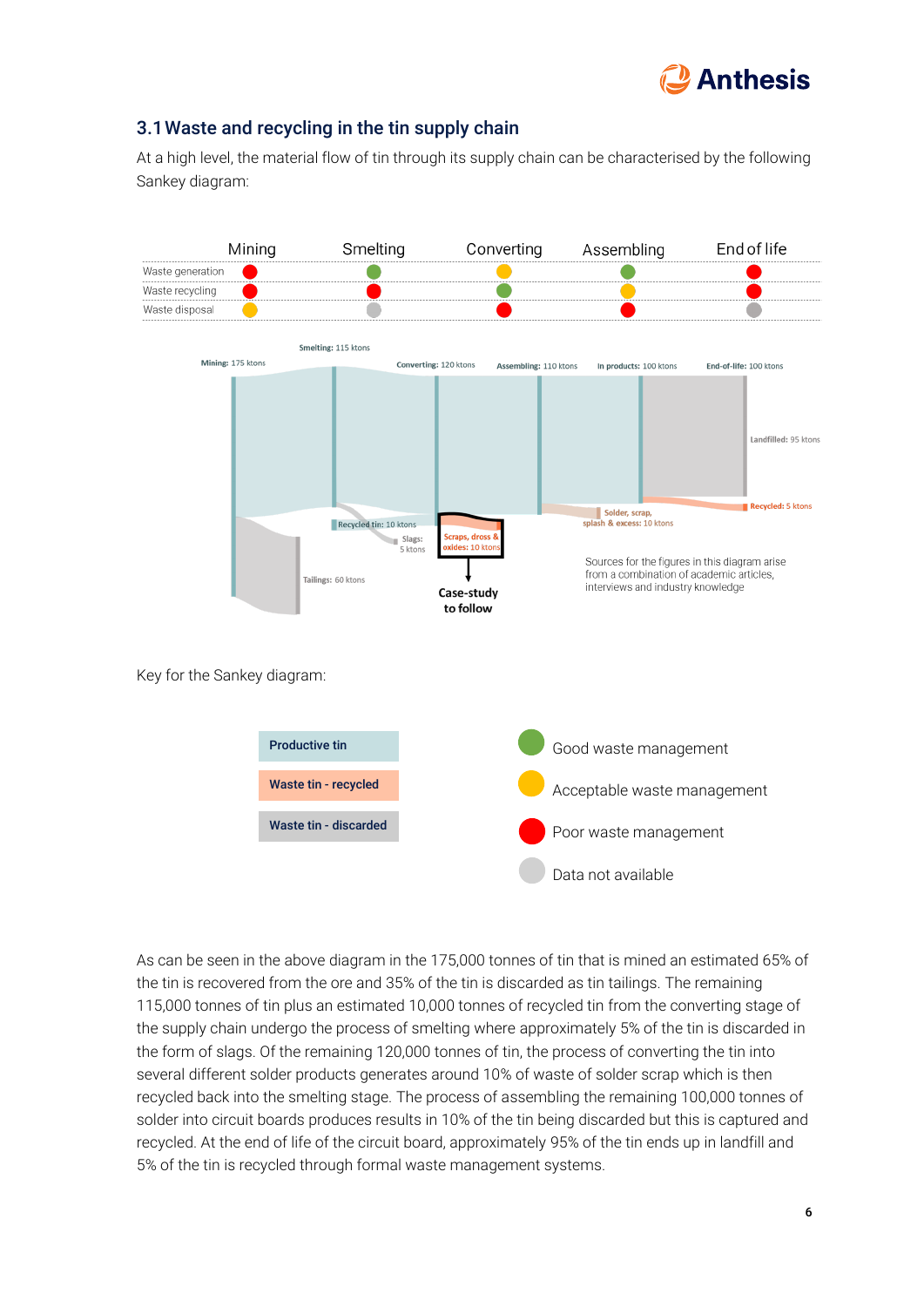

Further to the material flows, we have plotted a generalised view of waste management practices which are elaborated on in the following sections which are specific to the different supply chain stages.

## 3.2 Mining

The results on mining are presented in the following section, with information drawn from desk based sources only.

#### 3.2.1 Processes<sup>8,9</sup>

Tin is often mined from Cassiterite and there are several methods for mining it. Underground mining involves sinking vertical or inclined shafts with horizontal tunnels to intersect the mineral veins where ore can be exposed. Another method is dredging, which involves mining alluvial deposits with large floating processing plants. Gravel pumping involves washing tin-bearing sand from the face of surface mines using high-powered jet of water. Lastly, open cast mining is when ore is removed using mechanical shovels or manual labour. The general processes for mining tin can be characterised by the following diagram:



Adopted from 2017 ACS article<sup>10</sup>

 $^{\text{\tiny{\textregistered}}}$  Interview with an organisation representing interests at several stages of the tin supply chain

<sup>&</sup>lt;sup>9</sup> ITA website

<sup>10</sup> Yang et al., 2017 - https://pubs.acs.org/doi/abs/10.1021/acssuschemeng.7b02903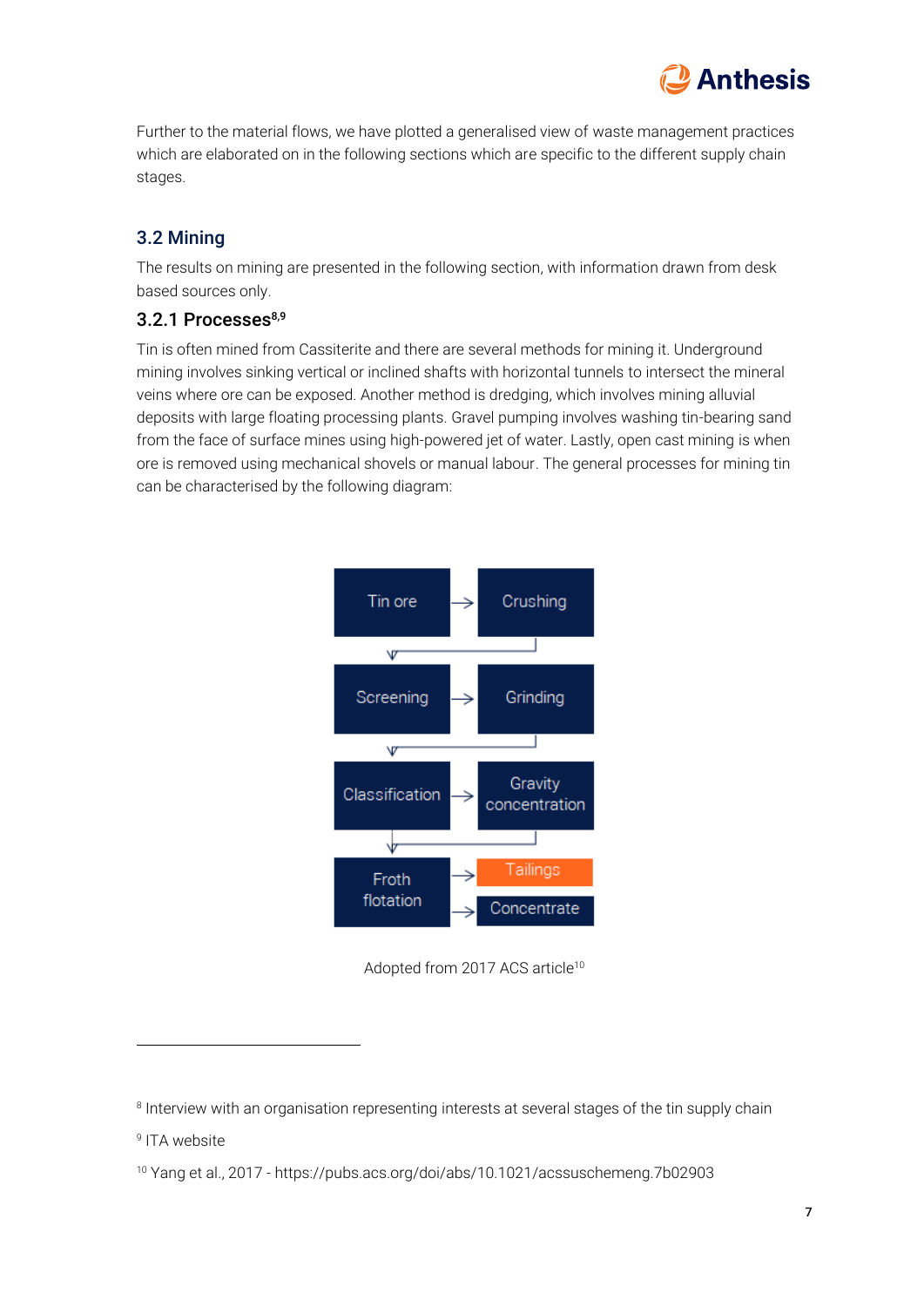

## 3.2.2 Waste generation $11,12$

During mining, 67% of the tin is recovered from the ore. Yields can be lower for non-cassiterite tin sources and for artisanal and small-scale mining operations. At least 30% of the tin mined is discarded in tailings which has a tin content of around 0.2%. All these processes could be improved with new technologies. With new and innovative gravity and flotation technology, an increase in tin recovery rates could be expected, reaching up to 80%.

### 3.2.3 Waste recycling

Mining waste is rarely recycled, despite research showing tin tailings have beneficial properties when blended with construction materials.<sup>13,14</sup> For example, a study conducted on Nigerian tin mining waste found bricks which include a proportion of tin tailings have similar refractory properties to bricks used to line furnaces such as firing, shrinking and cold crushing strength. Therefore, bricks which have a proportion of recycled tin tailing included can used to line furnaces.

### 3.2.4 Waste disposal

Tin tailings present a risk to human health, so waste is often sealed to prevent toxic discharges. 15 Abandoned tin operations leave vast areas of land rendered useless due to the pollution and the lack of carbon, nitrogen, phosphorus and low cation exchange capacity in the soil, thwarting new growth. Another adverse impact of tin production is the relatively common history of tin tailing dams collapsing, leading to loss of life and further environmental impacts.

## 3.3 Smelting

The following section presents an overview of the smelting process, with data gathered from desk based research only.

<sup>11</sup> Yang et al., 2018 - https://www.sciencedirect.com/science/article/pii/S0048969718312373

<sup>12</sup> German Federal Institute of Geosciences -

https://www.bgr.bund.de/EN/Themen/Min\_rohstoffe/Downloads/studie\_efficiency\_Rwanda\_ASM\_ Sector.pdf?\_\_blob=publicationFile&v=3

<sup>13</sup> Aigbodion et al., 2010 - https://file.scirp.org/pdf/JMMCE20100200004\_39349959.pdf

<sup>14</sup> Rustandi et al., 2018 - http://iopscience.iop.org/article/10.1088/1757-899X/299/1/012046/pdf

<sup>15</sup> Aznar-Sanchez et al., 2018 - https://www.mdpi.com/2075-163X/8/7/284/pdf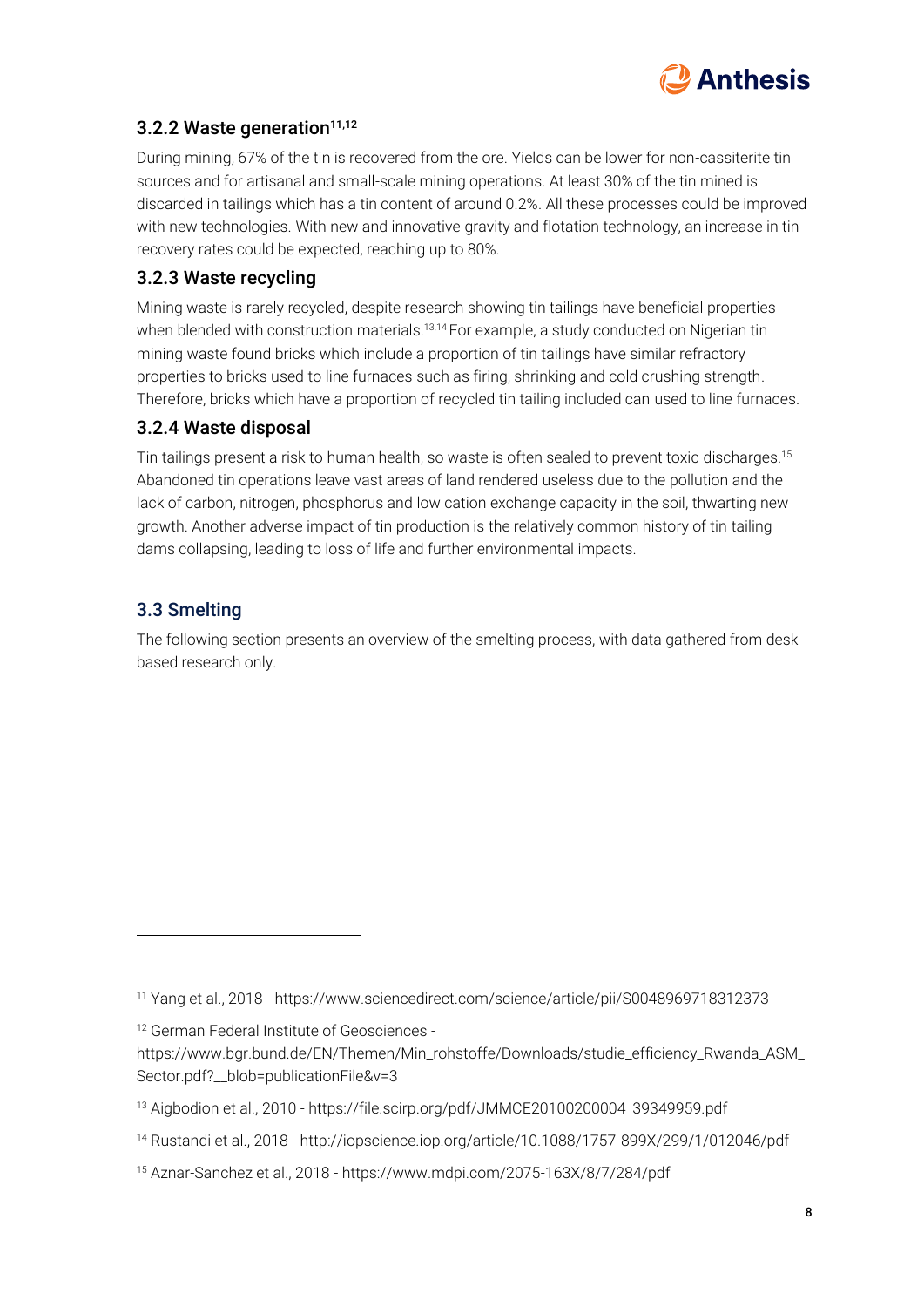

## 3.3.1 Processes

Tin smelting is a very efficient process, with recovery rates of up to 98% of the content from tin concentrate.<sup>16</sup> The general processes can characterised by the following diagram:

<span id="page-8-0"></span>

Adopted from 2017 ACS article<sup>17</sup>

## 3.3.2 Waste generation

Tin smelting is very efficient, so waste generation low, although there the processes do release a number of emissions. The small amounts of waste that are created are likely to be landfilled, though there is little information available on this.

## 3.3.3 Waste recycling

Some dross is created when tin slags are gravity separated and processed in smelters.<sup>18</sup> In China, sometimes fuming processes are used which produce lower levels of slag. Unlike metals like copper and zinc, tin slags have few valuable secondary uses<sup>[16,1](#page-8-0)9</sup> so they are rarely reused or sold onwards.

## 3.4 Converting

The followings section presents our findings on conversion, which are drawn from interviews with stakeholders in China and other countries, as well as desk-based research.

## $3.4.1$  Processes<sup>20</sup>

Tin is converted into solder, often as an alloy with metals such as lead, silver, copper, antimony, bismuth and nickel. There are a number of different solder products, some examples include:

- Solder wire, which is convenient for manual soldering, for topping up wave baths and for repairs.
- Solder bar, which is suitable for wave soldering and some dip soldering. According to our interviews this results in the highest percentage of solder scrap (as dross).

<sup>16</sup> Yang et al., 2018 - https://www.sciencedirect.com/science/article/pii/S0048969718312373

<sup>17</sup> Yang et al., 2017 - https://pubs.acs.org/doi/abs/10.1021/acssuschemeng.7b02903

<sup>&</sup>lt;sup>18</sup> Interview with an organisation representing interests at several stages of the tin supply chain

<sup>19</sup> Permana et al., 2016 - http://iopscience.iop.org/article/10.1088/1757-899X/131/1/012006/pdf

<sup>&</sup>lt;sup>20</sup> Summary of desk-based research and several interviews with solder manufacturers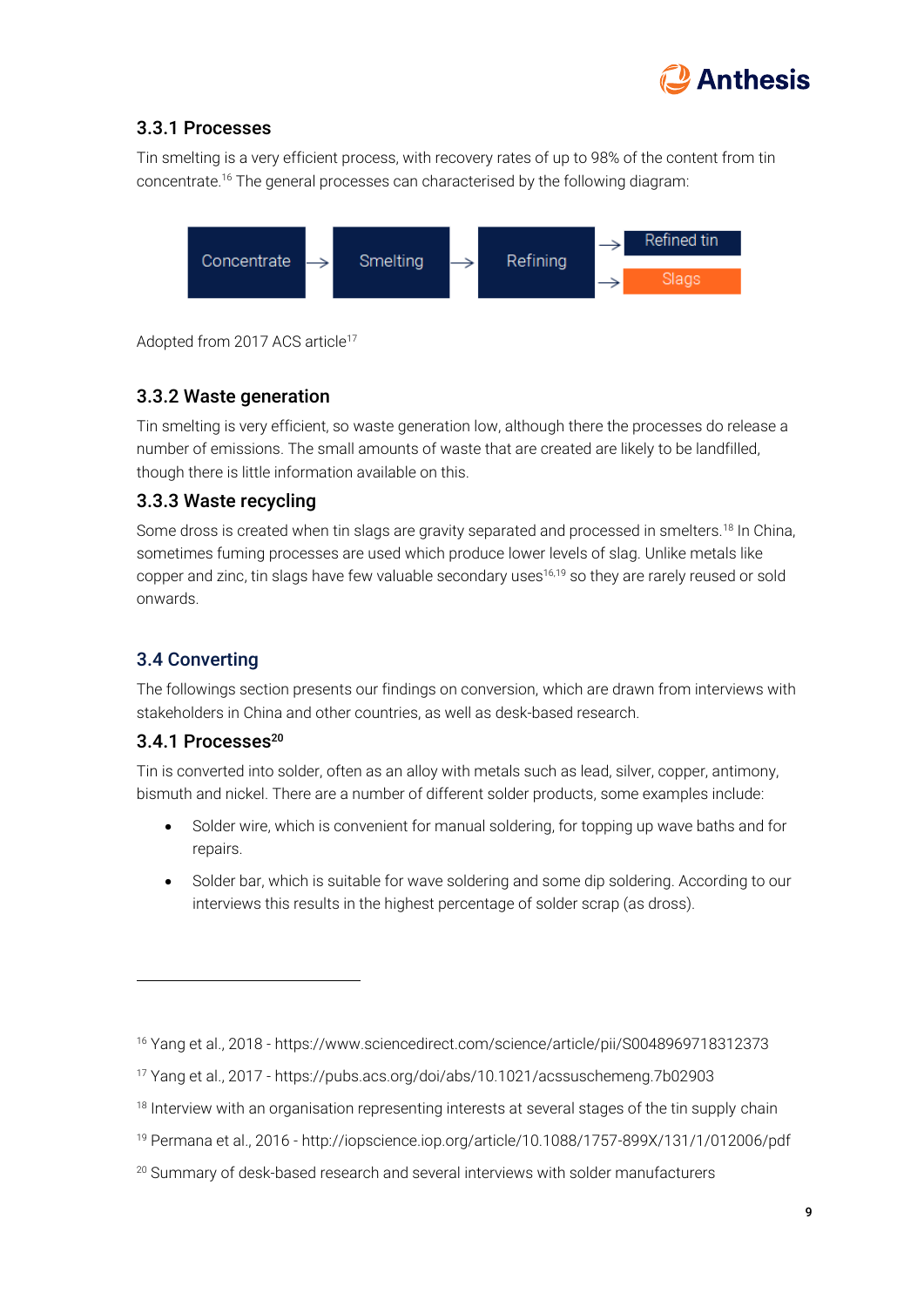

• Solder paste, which is used in surface mount soldering. According to our interviews, this process results in the lowest levels of scrap.

#### 3.4.2 Waste generation<sup>21,22</sup>

There was mixed evidence on the amount of waste generated in this stage of the supply chain. Solder manufacturing generates many different types of waste – scraps, oxides, dross – and the total scrap rate was estimated to be 5% by a European manufacturer, and as much as 20% by a Chinese manufacturer (this variation will account for different technologies and markets). This is likely further complicated by use of recirculation techniques and solder supplier takeback of excess.

### <span id="page-9-0"></span>3.4.3 Waste recycling<sup>23</sup>

Most solder scrap is likely to be recycled, although the methods vary and the recyclers may sometimes not be licensed (see case study later in report). Generally, manufacturers that had more in-house technologies for recycling dross and scrap were more successful in recovering tin waste. Converters that sold waste to recyclers had little visibility of the offtake markets and recycling practices in place, which can be linked to problematic emissions and hazardous waste.

#### 3.4.4 Waste disposal $^{23}$  $^{23}$  $^{23}$

Most solder manufacturers used hazardous waste disposal companies for their residual waste. One disposed theirs via landfill. The waste disposal companies and converters interviewed in China were not making sure that the waste was disposed safely. The Chinese government are embarking on an enforcement program in this area, which could change practice around all waste management more generally. It was reported that many recyclers were not accepting lead-bearing waste, despite the recycling process being almost identical, just with more EHS concerns, which would reduce options for safe disposal of lead based solders further.

#### 3.4.5 Case study of Tin waste in the converting stage

One of the converters in China provided us with the following case study of their operations, which is best articulated in the following Sankey diagram (quantities are indicative):

<sup>&</sup>lt;sup>21</sup> Three interviews with solder manufacturers, two in China and one in Europe

 $22$  Interview with an organisation representing interests at several stages of the tin supply chain

<sup>&</sup>lt;sup>23</sup> Several calls to waste disposal companies and contracted recyclers to validate and complement findings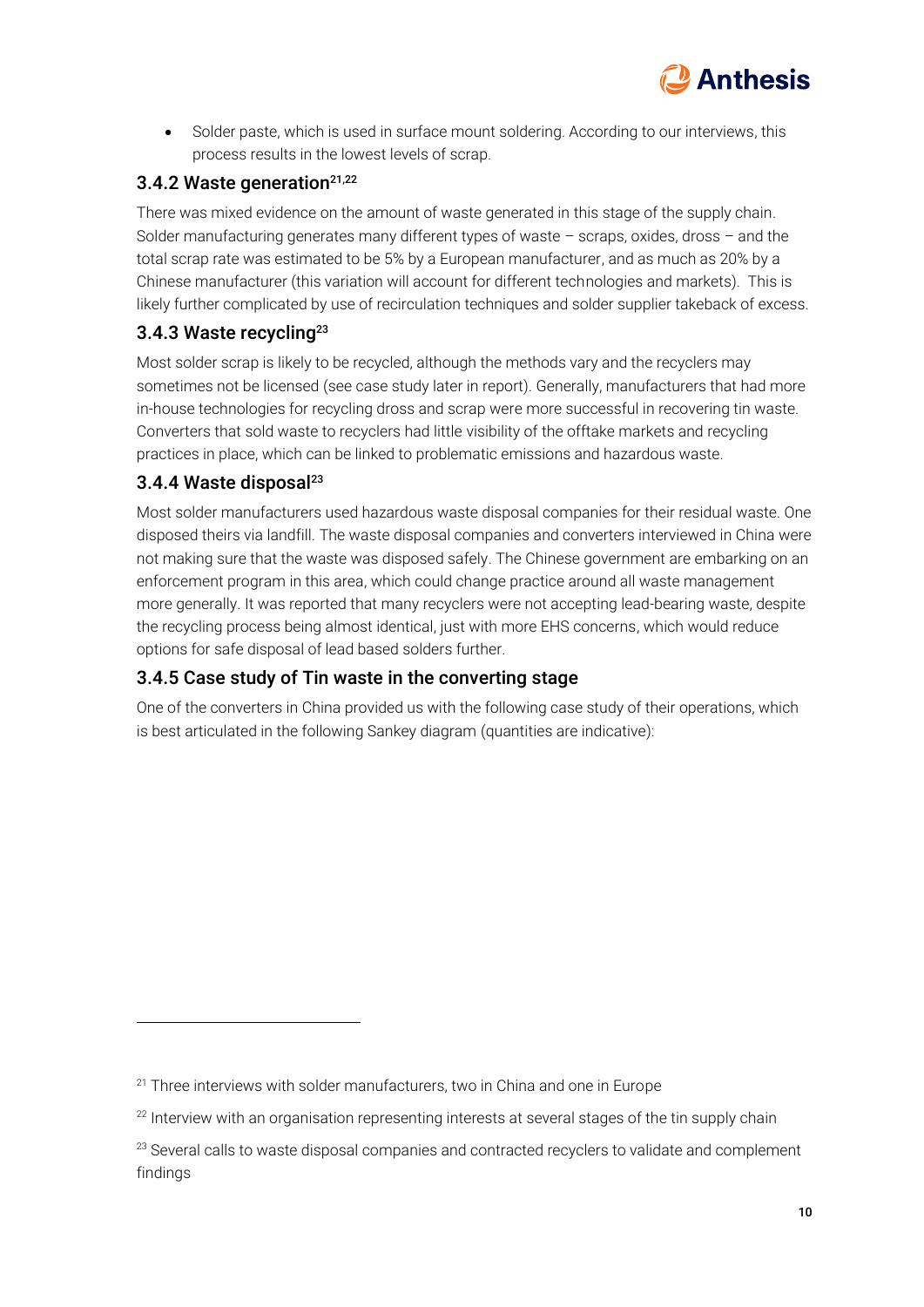

Scraps without flux - from solder bar, paste and wire. These have a high percentage of tin and a high recycling value. They are therefore re-melted on site, with about 5% scrap rates.

Scraps with flux - from solder paste and some kinds of wire. This is sent to a contracted re-melter, which returns a percentage of the recycled alloy. The flux is generally wasted.

Oxidized tin – from re-melting solder scrap. This is recycled using a rotary furnace.

Dross – from smelt furnace slag. This has a low percentage of tin and a low recycling value. It was sent to a recycler whose certification status was unknown, they were not audited and did not disclose what they did with the waste

| <b>Scraps without flux: 3,000</b>                             | Re-melted (on-site): 2,700                                  |  |  |
|---------------------------------------------------------------|-------------------------------------------------------------|--|--|
| Scraps with flux: 3,000<br><b>Manufacturing waste: 10,000</b> | Returned (contracted re-melter): 2,500<br><b>Waste: 900</b> |  |  |
| Oxidized tin: 1,000                                           | Rotary furnace (in-house): 900                              |  |  |
| <b>Dross: 3,000</b>                                           | Sent to recycler - fate unknown: 3,000                      |  |  |

The results from evaluating the different waste streams from manufacturing solder demonstrate that recovery rates are good, overall. However, the diversity of waste types and recovery methods signal that a mix of technologies are needed for proper processing, and recycling takes place both in-house and externally. This gives the solder manufacturer limited visibility of recycling practices and the eventual processing used to treat wastes. The limited visibility risks uncertified waste management practices, inadequate health, safety and environment safeguards, and illegal disposal of residual wastes.

#### 3.5 Results: Assembling

The following section presents findings from the product assembly stage of the tin supply chain, which includes specific information from assembles in China as well as a more general and desk based view.

#### 3.5.1 Processes<sup>24</sup>

Several soldering techniques can be used when assembling circuit boards (not exclusively and often in combination):

• Wave soldering involves the circuit board being passed over a pan of molten solder, in which upwellings are produced using a pump. This generates some oxidised tin wastes.

<sup>&</sup>lt;sup>24</sup> Summary of desk-based research and several interviews with PCB assemblers and cellphone suppliers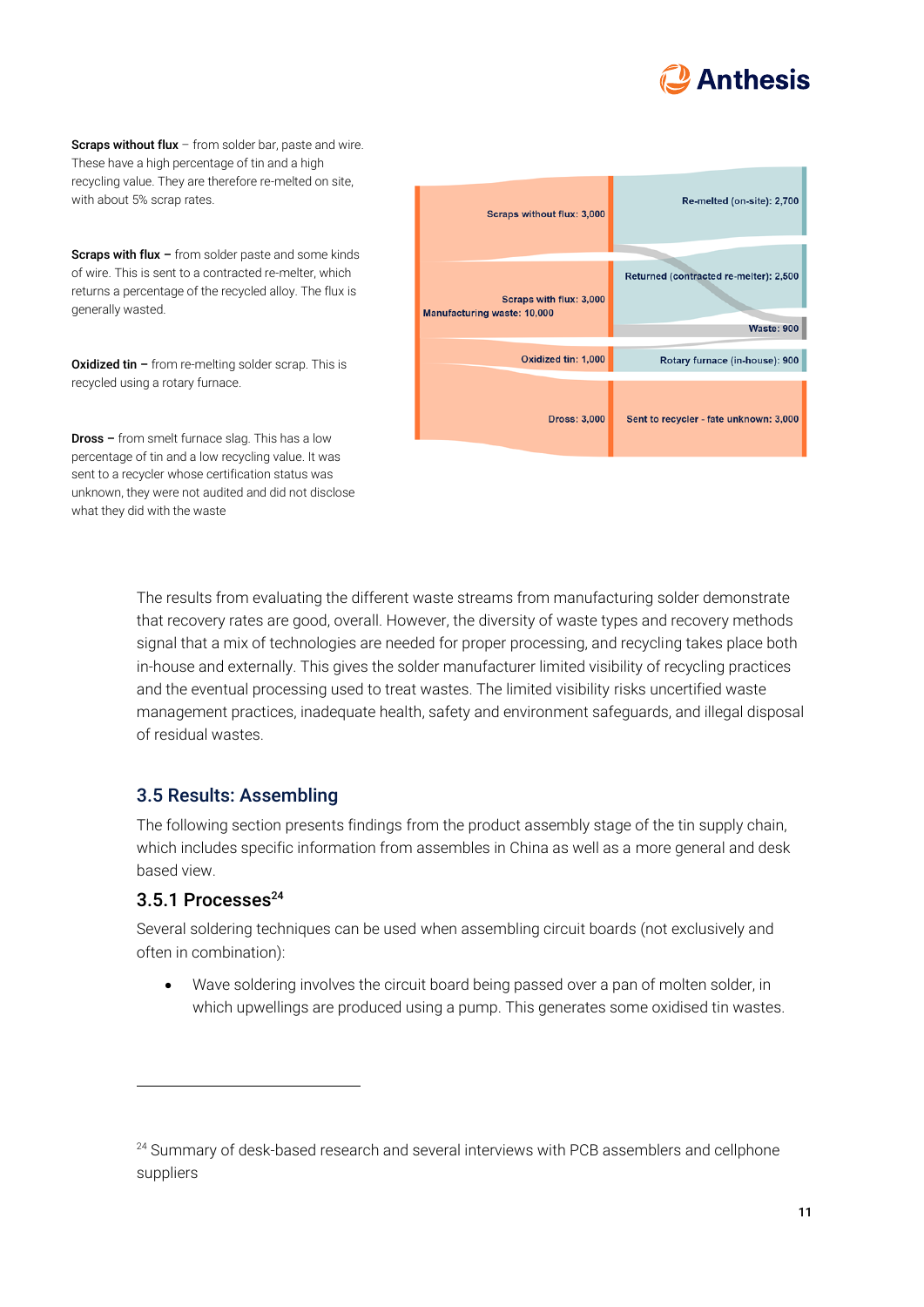

- Dip soldering is when the PCB with mounted components is dipped and the solder wets to the exposed metallic areas of the board (those not protected with solder mask), creating a reliable mechanical and electrical connection. The dip tank easily oxidises, creating more waste.
- Surface Mount (SMT)/reflow soldering is when solder paste is applied to the circuit boards solder pads, pick-and-place machines then mount components and the PCB is heated. This produces very little tin waste and is mainly used for repair.
- Manual soldering is soldering by hand with a soldering iron, which generates some solder slag.

#### 3.5.2 Waste generation

Interviews yielded conflicting information on the levels of waste generated at this stage of the supply chain. Some assemblers claimed that almost no waste was generated at this stage<sup>25</sup>, whereas stakeholders from other stages of the supply chain thought the opposite.<sup>26</sup> The conflicting viewpoint could be complicated by scrap takeback by solder companies, or the use or recirculation techniques. Most solder wastes were either dross or solder-contaminated containers.

#### 3.5.3 Waste recycling

One assembler had on-site equipment for the preliminary smelting of metal scraps, which were then sent to a recycler for further refining. Another company returned their scrap to the solder wire vendor in exchange for new wire, but what happened to the scraps was unknown. A third sent theirs in the general waste to a disposal company for incineration. In cases where scraps were recycled, recovery rates were high, but environmental standards and transparency were poor.

#### 3.6 Common themes across conversion and assembly

From our interviews with assemblers and converters, a few common themes about waste management and recycling emerged. First, contracted recyclers are rarely audited. Solder and PCB manufacturers are unaware of how their materials are recycled, under what conditions and with which certifications.

Secondly, environmental non-compliance appears to be relatively common. Several waste disposal companies lacked the necessary licenses and re-smelters did not have necessary air treatment technology, even in a case where a solder manufacturer had the equipment in-house. For a contracted recycler to an assembling company, the operations had to be moved away from the advanced Shanghai area because of the pollution it generated. The Chinese government is currently acting on this and therefore the situation could change quickly.

Scale is also an issue. Relatively small amounts of recycled tin being generated results in converters and assembler having to rely on several recyclers to gather the necessary amount of recycled tin for their operations. Lack of supply creates barriers to the amount of recycled tin being used in

<sup>&</sup>lt;sup>25</sup> Two interviews with assemblers in China

<sup>&</sup>lt;sup>26</sup> A solder manufacturer and an organisation representing interests at several stages of the tin supply chain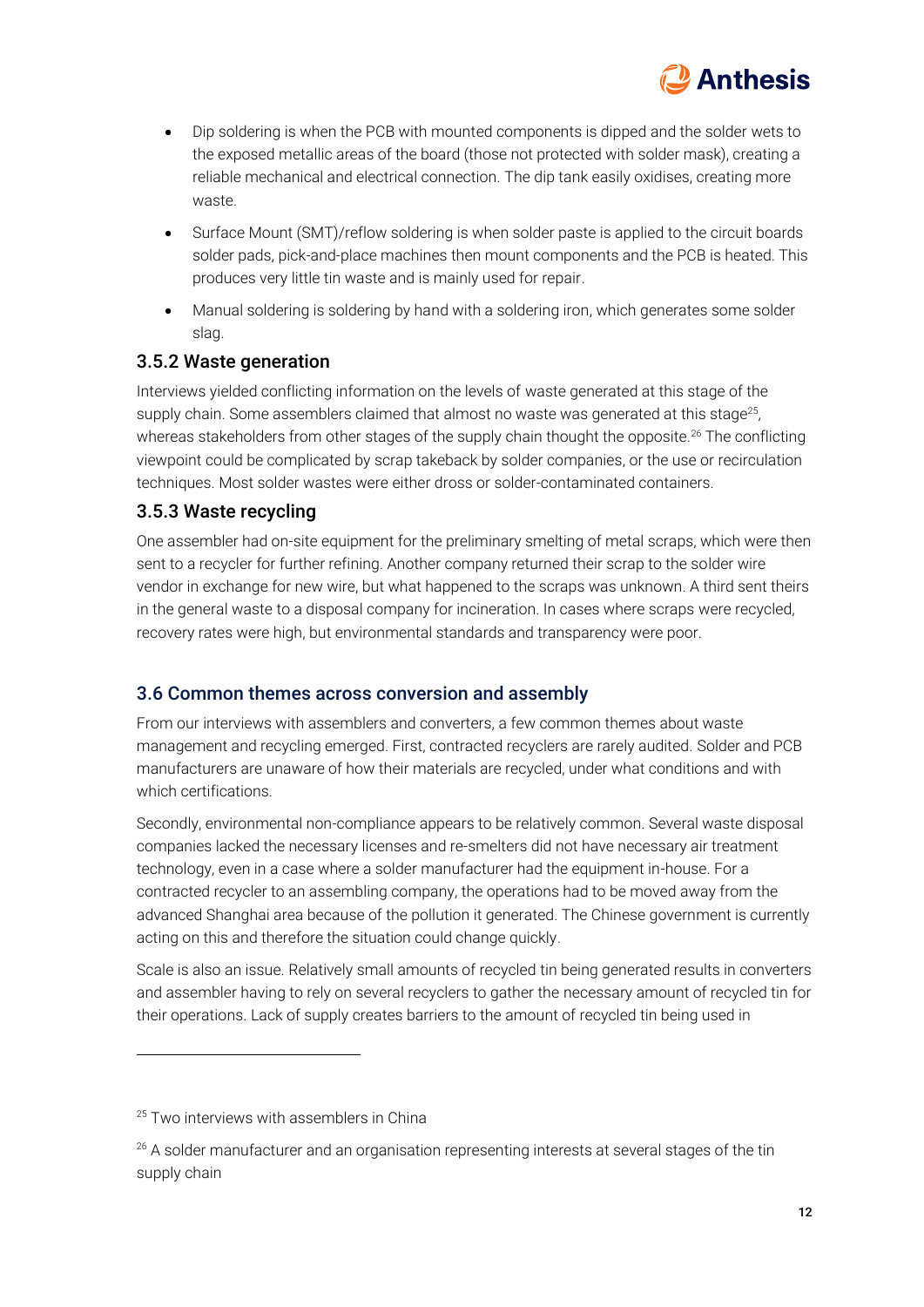

converting and assembling operations. Furthermore, small recyclers could also offer higher prices because they faced lower compliance costs<sup>27,28</sup> and many refuse to handle lead bearing solder.

#### 3.7 Results: Recycling

The following section presents a view on the product recycling stage of the tin supply chain, with information gathered primarily via desk-based research.

#### 3.7.1 Processes

In China, formal collection channels compete with informal collectors. It has been estimated that 3- 5 million people in China live off informal recycling practices.<sup>29</sup> A typical Chinese waste hierarchy is presented below:<sup>30</sup>



- $27$  Also indicated by a metal recycler with whom we followed up information from an interview
- <sup>28</sup> Also found in previous work by Anthesis on Chinese waste policy
- <sup>29</sup> Tan et al., 2017 https://www-sciencedirect

com.gate3.library.lse.ac.uk/science/article/pii/S0959652617302408

<sup>30</sup> Previous work by Anthesis on Chinese waste policy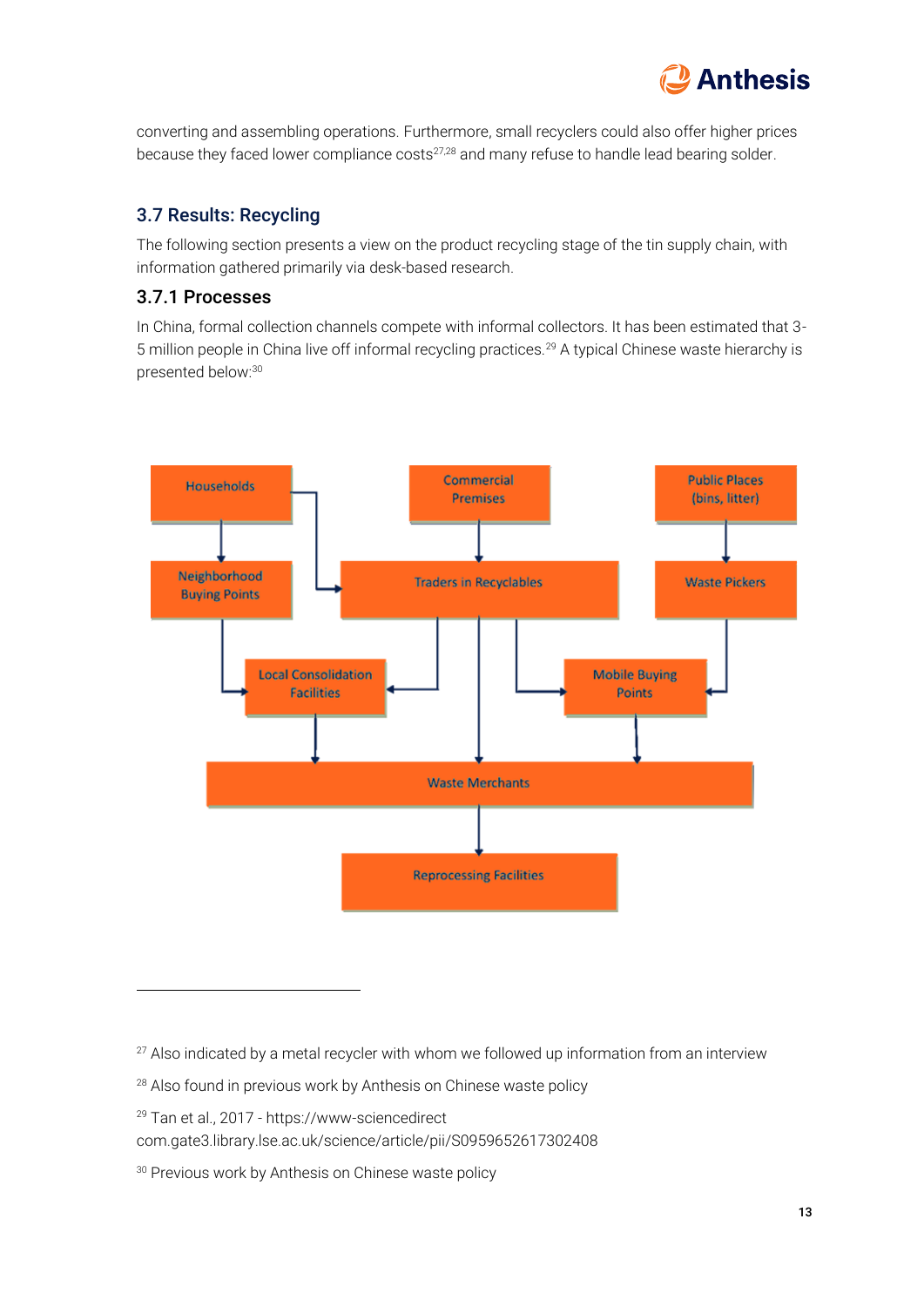

#### 3.7.1.1 Actors in China's waste hierarchy

Neighbourhood buying points: Groups of people who manage waste in residential areas. Often an agreement is made with the housing management committee to allow these operations to be set up and they are typically located in the grounds of residential complexes. Historically these have been operated by the informal sector. However, in recent years transferring the operation of neighbourhood buying points to the formal sector has been a focus of regional authorities, with mixed results.

Traders in recyclables: Traders who purchase and transport the recyclables they buy. They Pin the informal sector that collect recyclables in public places. This would include gathering recyclables from the public recycling bins (as well as misplaced recyclables in general waste), neighbourhood recycling/dry waste bins or items found on the street (i.e. litter).

Waste pickers: People in the informal sector that collect recyclables in public places. This includes gathering recyclables from the public recycling bins (as well as misplaced recyclables in general waste), neighbourhood recycling/dry waste bins or items found on the street (i.e. litter). More information is provided in section 3.7.3.1.

Mobile buying points: These are primarily used by buyers and pickers of recyclables but may also be used by members of the public. They typically consist of a small truck, a balance for weighing recyclables and large sacks to store the separated fractions. Often they are located on the street, or under flyovers, and move on once they have a full load.

Local consolidation points: These are a fixed alternative to the mobile trading points. They may also be used by mobile trading points to sell material. They are generally small with the primary activity being bulking. However, they may also carry out some basic sorting activities.

Waste merchants: Waste merchants take the recyclables from small consolidation points or mobile trading points and prepare them for delivery to the recycler. For cardboard this would involve baling, and for plastics shredding is often used to size reduce material (in particular for PET) prior to delivery to the recycler.

Reprocessing facilities: Facilities which reprocess materials for example, plastic recyclers producing recycled polymer or paper mills. Many of these facilities are privately owned businesses.

#### 3.7.2 Waste product generation

Formal WEEE collection has increased rapidly in recent years to about 50%. However, for mobile phones it is still below 20%. <sup>31</sup> Consumer behavior is the biggest contributor to this as recycling mobile phones has not been normalized with some consumers having several unused phones at any one time.

<sup>31</sup> Yang et al., 2018 - https://www.sciencedirect.com/science/article/pii/S0048969718312373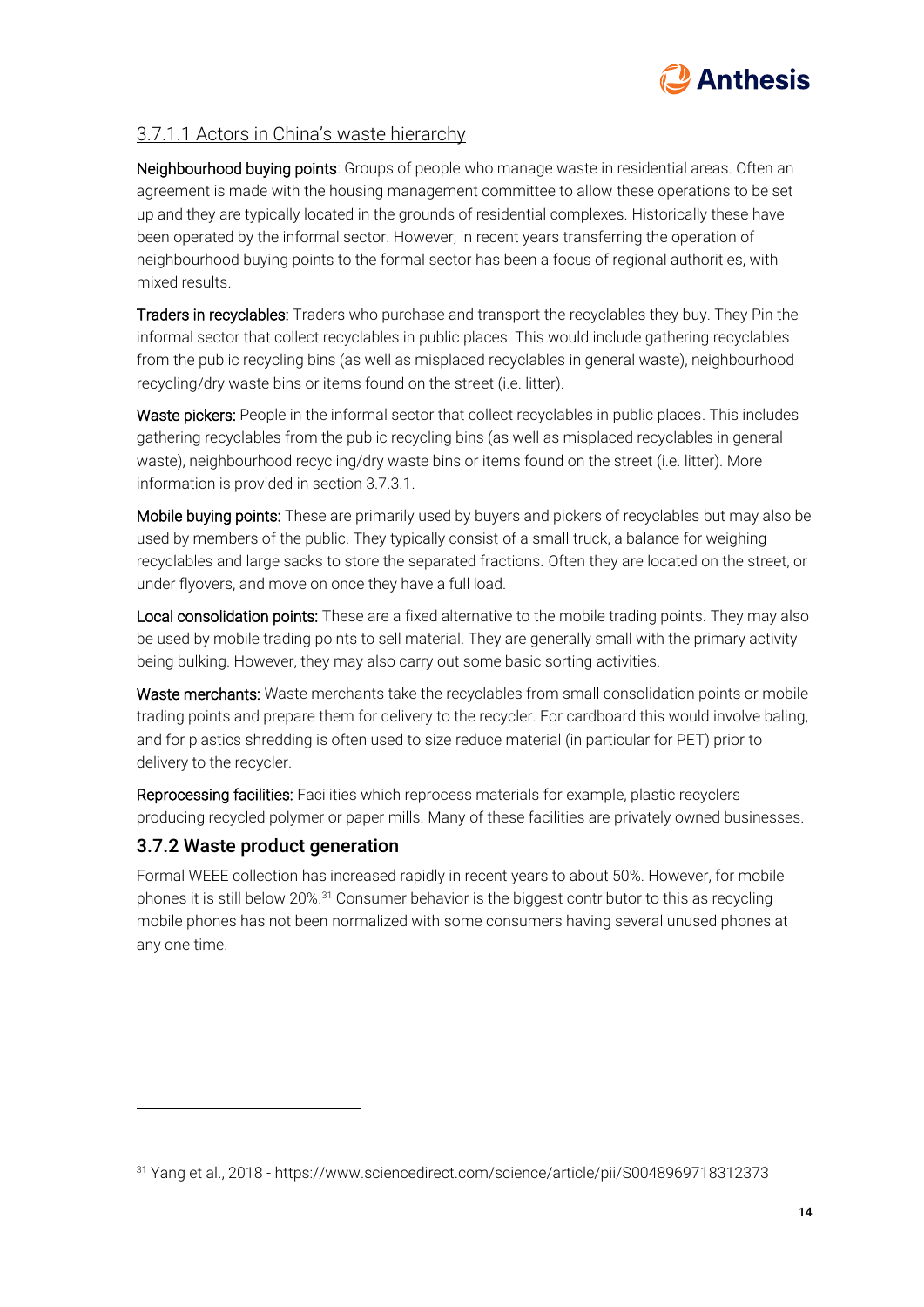

## 3.7.3 Waste product recycling

When PCB containing tin from devices are collected, the economic value of recycling gold, copper and platinum group metals is much higher than recycling tin.<sup>32</sup> Hence tin is not recycled from circuit boards at scale, because all operators (formal and informal) are focused on other materials. Tin is only really targeted specifically, at other stages of the supply chain. When waste mobile phones are incinerated, the risk of or arsenic and cadmium being mobilized is high, so increasing the formal recycling of these waste products can minimise this risk. Another negative impact of poor waste management is the effect on both human life and the environment when obtaining gold or platinum off waste products. Chemical leaching is often used in this process which is problematic because often appropriate protection and disposal is not practiced. A further issue is waste tin being in mixed metal mixes so requires further separation, though there is some innovation here like magnet technology which allows for efficient separation of tin from conveyor belts in material recovery facilities. 33

## 3.7.3.1 Informal recycling practices and health risks

It has been estimated that 3-5 million people in China live off informal recycling practices. In China, informal waste collectors often specialize in collecting one specific type of recyclable. The incomes of waste collectors are comparable to basic manual jobs in factories. Some workers are full time and others collect recyclables to supplement their incomes. Whilst these informal recycling collection activities in China are not legal, they are common practice. 34

There are several health risks associated with informal recycling practices waste pickers are susceptible to in China. Hazardous wastes in e-waste are not limited to lead, but also include polybrominated biphenyls (PBBs) and polybrominated diphenyl ethers (PBDEs), which can cause immune system abnormalities, skin problems and alter neurodevelopment. To separate e-waste components, informal recyclers often burn the PCBs in open air, with the waste discarded in rivers or wastewater systems. This causes toxic emissions both by air and water, to the detriment of both the recycler and natural environment.

## 3.7.4 Recycling processes<sup>35</sup>

Several methods exist for obtaining tin from printed circuit boards – though this is rarely done because often there is no economic basis for doing so. Thermal treatment (e.g. Pyrolysis) is a very effective way of obtaining tin. This involves heating the PCB to 250-400°C. However, thermal treatment releases hazardous chemicals like PCCD/Fs and PBDD/Fs. Depopulation involves using heat or chemicals followed by mechanical processes to remove components for reuse and precious/base metals for recovery. Lastly, Hydrometallurgy is a recycling method used that has

<sup>&</sup>lt;sup>32</sup> Call to a scrap PCB recycler

<sup>33</sup> Hanley., 2018 - http://www.recyclingwasteworld.co.uk/in-depth-article/how-modern-separationequipment-is-increasing-metal-recovery-rates-at-mrfs-ferrous-and-non-ferrous/176662/

<sup>&</sup>lt;sup>34</sup> Previous work by Anthesis on Chinese waste policy

<sup>35</sup> Yang et al., 2017 - https://pubs.acs.org/doi/abs/10.1021/acssuschemeng.7b02903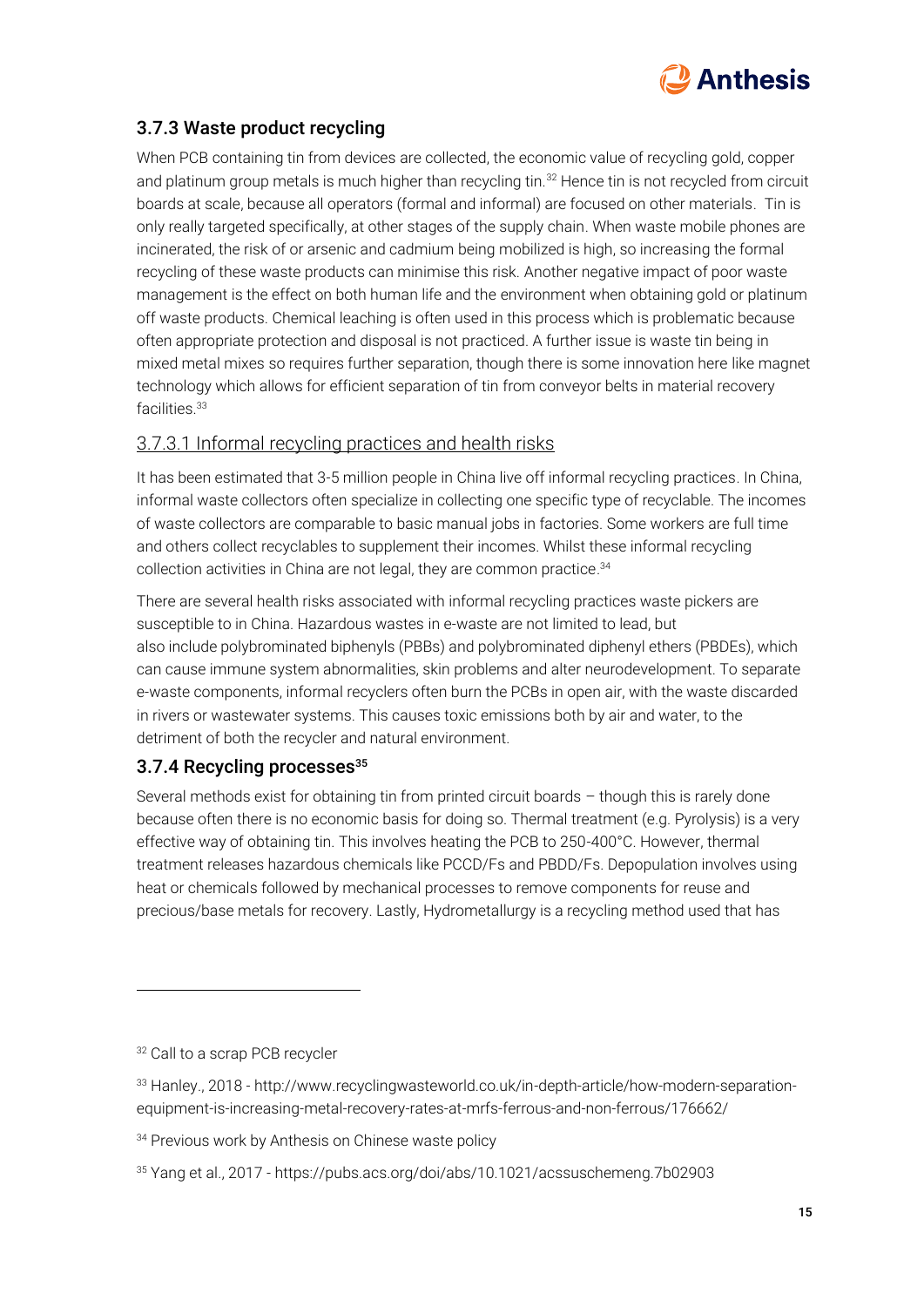

lower operating temperatures and less environmental impacts. This produces hazardous waste, in which other valuable metals are contained.

## 4. Hotspot analysis

The following hotspot analysis provides a structured approach to prioritise potential interventions. For each supply chain stage, the potential for further recycling, improved waste disposal, less waste generation and better HSE management was evaluated. The volume of tin production, combined with the severity of sustainability concern, was used to indicate impact. The main concerns for key sustainability impacts at each supply chain stage are presented in the following section.



#### 4.1 Hotspot analysis: Methodology

The logic behind our structured methodology is as follows:

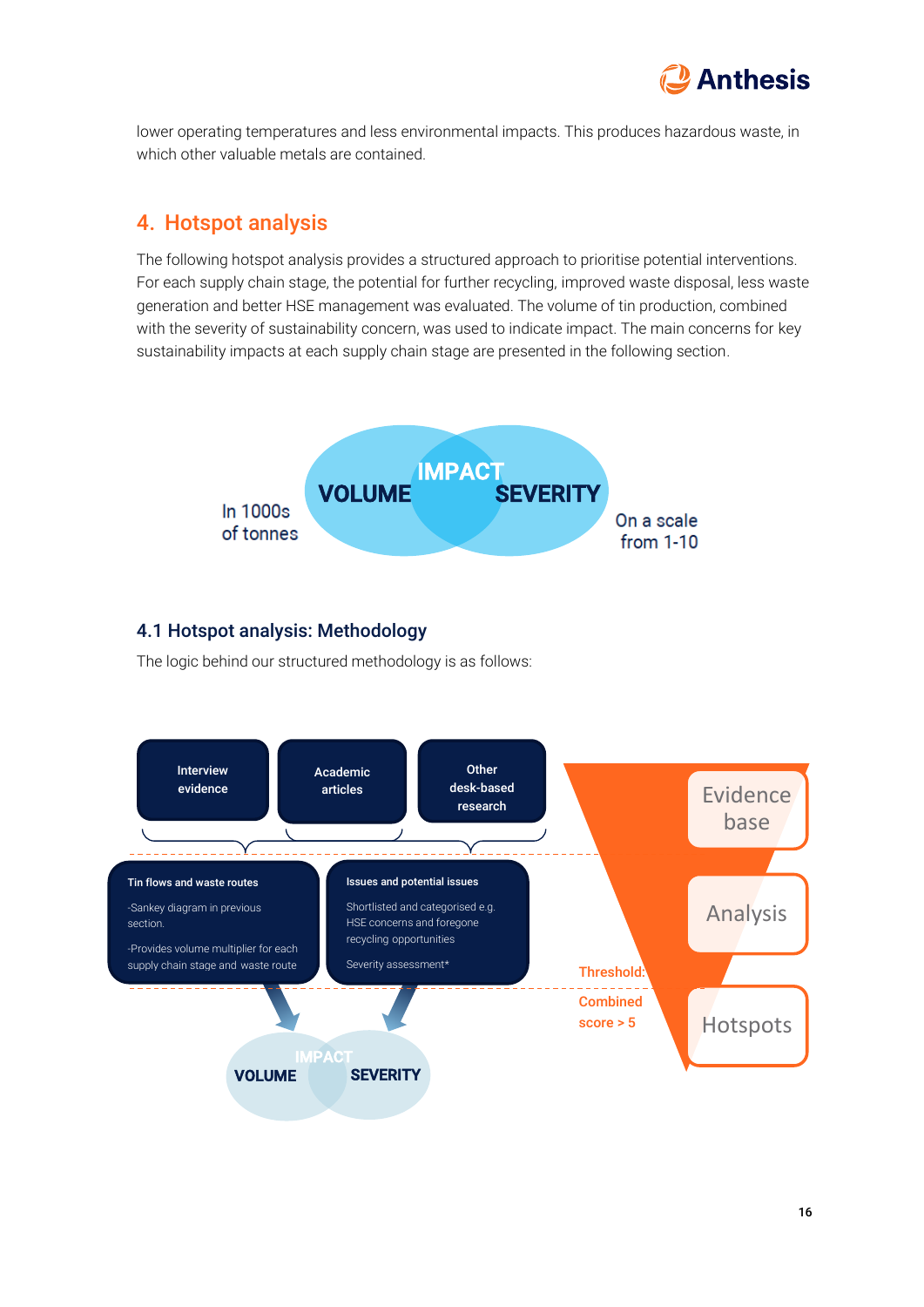

ncerns often due to **HSF** provisions at low concentration

#### 4.1.1. Severity assessment

The severity score is the result of the scores from the environmental, social and health concerns being added together. Each issue was codified according to the categories below. For each issuecategory combination, points were added to the Severity score. Variable scoring ranges allowed for categories to be weighted differently. The maximum possible score was 12. Severity scores were adjusted, to reflect whether the severity applied uniformly to the tonnage identified. Severity criteria are provided below:

| <b>Environmental concerns</b><br>Pollution of water, land, air or other harm to the<br>natural environment.<br>1 - Limited environmental harm<br>2 - Moderate environmental harm<br>3 - Substantial environmental harm<br>4 - Irreversible and large harm to several natural values | <b>Social concerns</b><br>Conflicts, criminal activity, poor working<br>conditions or other social concerns.<br>1 - Limited evidence of social concern<br>2 - Indirect effects of tin use with moderate impact<br>3 - Direct effects of tin use with moderate impact<br>4 - Direct conflict or illegal activity linked to resource | <b>Health co</b><br>Issues affecting human h<br>hazardous waste or inade<br>1 - Potential health issues, ed<br>2 - Likely heath issues, eg lea<br>3 - Direct risk to human healt<br>4 - Persistent risks to human |
|-------------------------------------------------------------------------------------------------------------------------------------------------------------------------------------------------------------------------------------------------------------------------------------|------------------------------------------------------------------------------------------------------------------------------------------------------------------------------------------------------------------------------------------------------------------------------------------------------------------------------------|-------------------------------------------------------------------------------------------------------------------------------------------------------------------------------------------------------------------|
|                                                                                                                                                                                                                                                                                     | Foregone recycling opportunity                                                                                                                                                                                                                                                                                                     |                                                                                                                                                                                                                   |
| 1 - Very limited recycling possibilities                                                                                                                                                                                                                                            | 2 - Recycling solution limited or costly                                                                                                                                                                                                                                                                                           | 3 - Recycling technology scalable                                                                                                                                                                                 |

## 4.2 Hotspot analysis: Mining

Issues of concern around mining, weighted by impact, are as follows:

## 4.2.1 Tin ore from conflict regions

Tin has been classified as a conflict mineral as its extraction has been known to finance conflict in the DRC and surrounding countries though there are industry led initiatives which have shown to tackle this. In

China however, 2,000 tonnes, equivalent to around 1% of total tin mined in this supply chain, of tin imports were from SDN listed companies based in Myanmar which has been cause for concern.

## 4.2.2 Tailings improperly stored

Approximately 60,000 tonnes, which is the equivalent of around 35% of tin mined in this supply chain, of tailings are improperly stored during the mining process. Tin tailings need to be appropriately stored to prevent environmental and health impacts. Additional benefits

include allowing further tin extraction if tin grade of tailings is high enough and allowing for secondary use of tailings once new technologies become available.



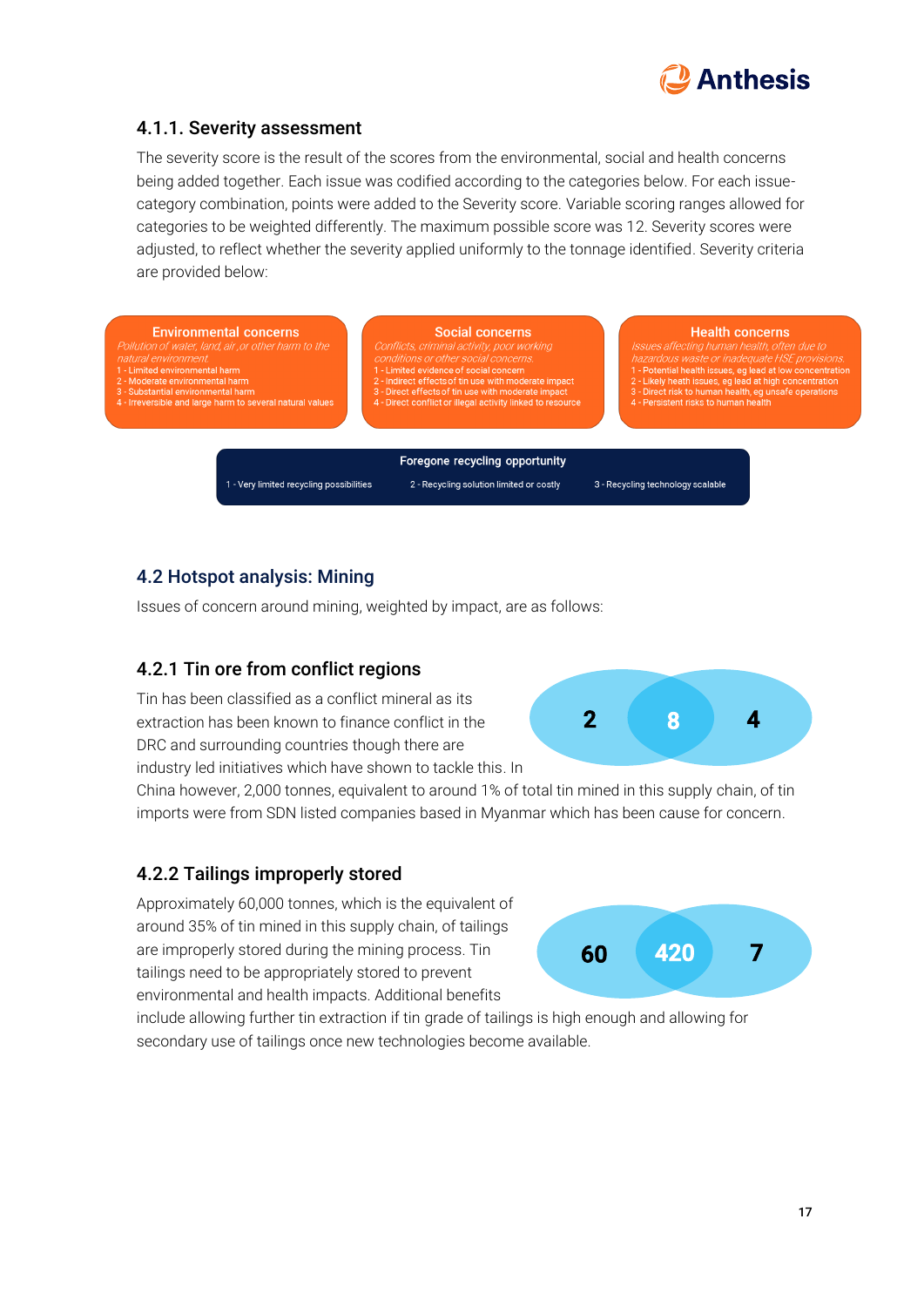## 4.2.3 Informal mining practices

Artisanal and Small-scale Mining operations are less efficient, less safe and environmentally sound. These operations are common in Indonesia and DRC.<sup>36</sup> An estimated 50,000 tonnes, equivalent to around 30%, of tin

used in this supply chain is at risk of being sourced from informal mining practices. China will rely on imports from such operations in the near future.<sup>37</sup> A case study

on artisanal mining follows this section.

## 4.2.4 Improving Tin recovery

Combinations of gravity and flotation have been shown to be able to improve cassiterite mining. Current yields are around 65%. Approximately 55% of tin, equivalent to 100,000 tonnes, of the tin being mined has potential to have greater tin recovery.

## 4.2.5 Case study: Artisanal and Small-scale mining

Artisanal and Small-scale mining (ASM) operations can have significant environmental, social, and health impacts. The potential environmental impacts of ASM include degrading farmland and polluting waterways through dumped tailings, which affect local food production and fish stocks relied upon for food.<sup>38</sup> Deforestation and biodiversity loss are also common environmental implications of ASM operations.<sup>39</sup>

<span id="page-17-0"></span>Some ASM's are located in conflict regions and controlled by armed groups. This results in the abduction of children and women who are forced to join the armed groups.<sup>40</sup> Consequently, forced and child labor can be seen in some ASM's, exposing people to hazards that can cause disease, death and injury.<sup>41</sup> Furthermore, conflict between ASM and Large Scale Mining often occur, resulting in violent interactions.[39](#page-17-0)



50 450 9



<sup>36</sup> International Institute for Sustainable Development (IISD)., 2017 https://www.iisd.org/sites/default/files/publications/igf-asm-global-trends.pdf

<sup>37</sup> Yang et al., 2018 - https://www.sciencedirect.com/science/article/pii/S0048969718312373

<sup>38</sup> UN Environment., 2017 - http://web.unep.

org/chemicalsandwaste/sites/unep.org.chemicalsandwaste/files/mercury/QSG\_english.pdf

<sup>39</sup> Buxton., 2013 - https://pubs.iied.org/pdfs/16532IIED.pdf

<sup>40</sup> Kim., 2006 -

https://search.proquest.com/openview/60b83b3f3e8b666bac190da234ca69ff/1?pqorigsite=gscholar&cbl=32013

<sup>41</sup> Intergovernmental Forum on Mining, Minerals, Metals and Sustainable Development (IGF)., 2017 https://www.iisd.org/sites/default/files/publications/igf-asm-global-trends.pdf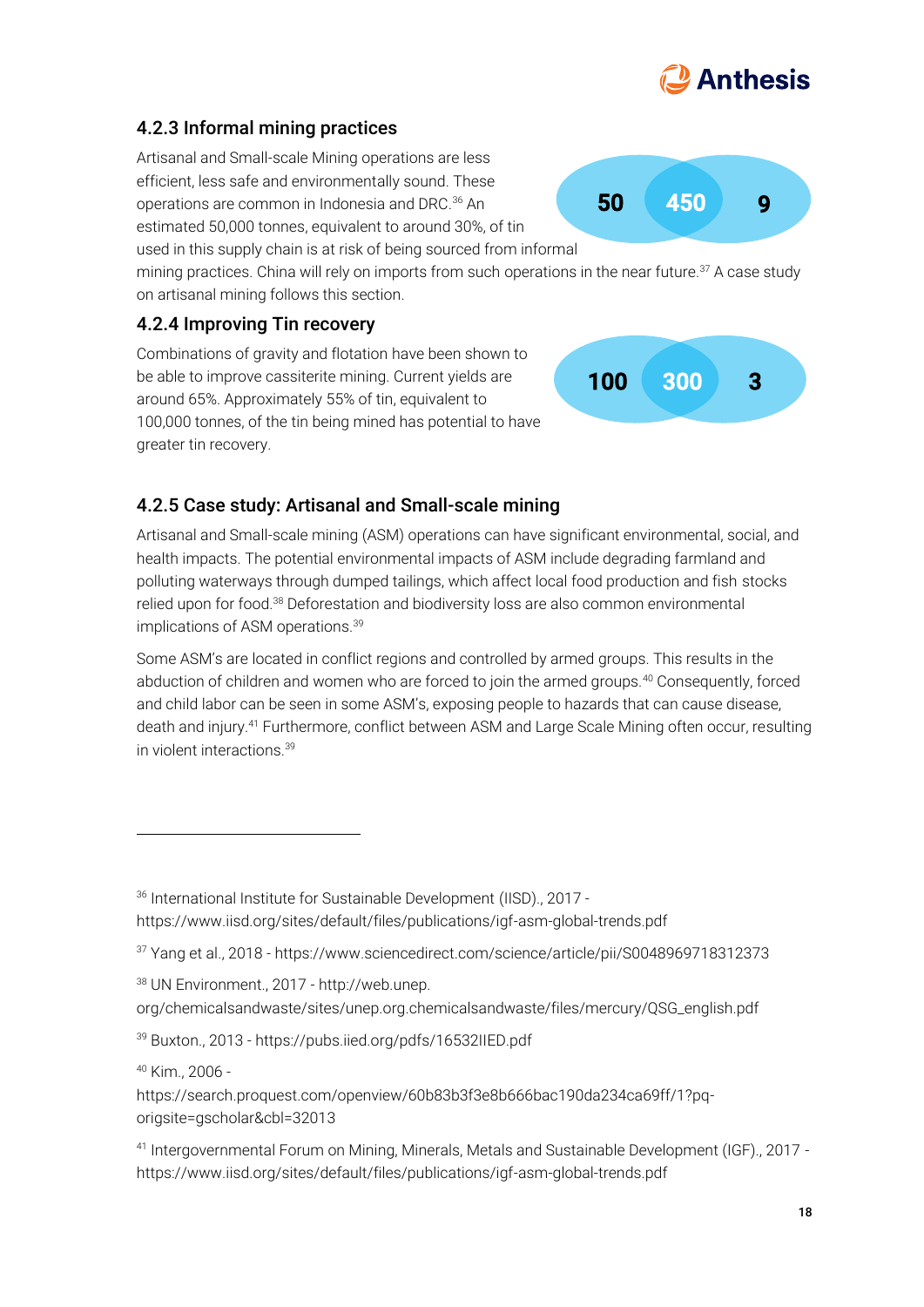19

ASM presents multiple health and safety hazards for workers. Drilling and blasting processes result in the inhalation of dust and fine particles which can cause respiratory diseases.<sup>42</sup> Scarce use of earplugs by workers to protect their ears from the noise and vibrations generated by mining equipment can cause temporary or permanent speech interference and hearing loss.<sup>43</sup>

ASM operations are concentrated in Asia, Sub-Saharan Africa and Latin America. With China's growing rate of mineral consumption, China will rely on imports from AMS operations in the near  $f$ uture.  $44$ 

## 4.3 Hotspot analysis: Smelting

The issues of concern around smelting, weighted by impact, are as follows:

## 4.3.1 Slags are not fully utilized

Approximately 5,000 tonnes, equivalent to 5% of total tin smelted, is discarded in the tin smelting process in the form of slags which are not fully utilized. Critical minerals like Niobium (used for capacitators) and Tantalum (used in high-grade steel) are not recovered from slags. This is

currently untapped potential, though tin slags are less valuable than other smelted commodities.

### 4.3.2 Non-compliant smelters

Previous reports have suggested a significant proportion of tin is at risk of being smelted in non-compliant smelters.<sup>45</sup> A conservative estimate for this volume is 20,000 tonnes, which equates to around 15% of tin smelted in this supply chain. China has become stricter in

the environmental demands they put on tin smelters. Reports have suggested many non-compliant smelters risk being closes completely.<sup>46</sup> This could increase prices and make sourcing tin more difficult in the short term but would improve practice overall.



5 | 1



<sup>42</sup> International Institute for Sustainable Development (IISD)., 2017 https://www.iisd.org/sites/default/files/publications/igf-asm-global-trends.pdf

<sup>43</sup> UN Environment., 2017 - http://web.unep.

org/chemicalsandwaste/sites/unep.org.chemicalsandwaste/files/mercury/QSG\_english.pdf

<sup>44</sup> Yang et al., 2018 - https://www.sciencedirect.com/science/article/pii/S0048969718312373

<sup>45</sup> Intergovernmental Forum on Mining, Minerals, Metals and Sustainable Development (IGF)., 2017 https://www.iisd.org/sites/default/files/publications/igf-asm-global-trends.pdf

<sup>46</sup> Burton, Lian., 2016 - https://www.reuters.com/article/us-metals-tin-smelters-idUSKCN10K0GS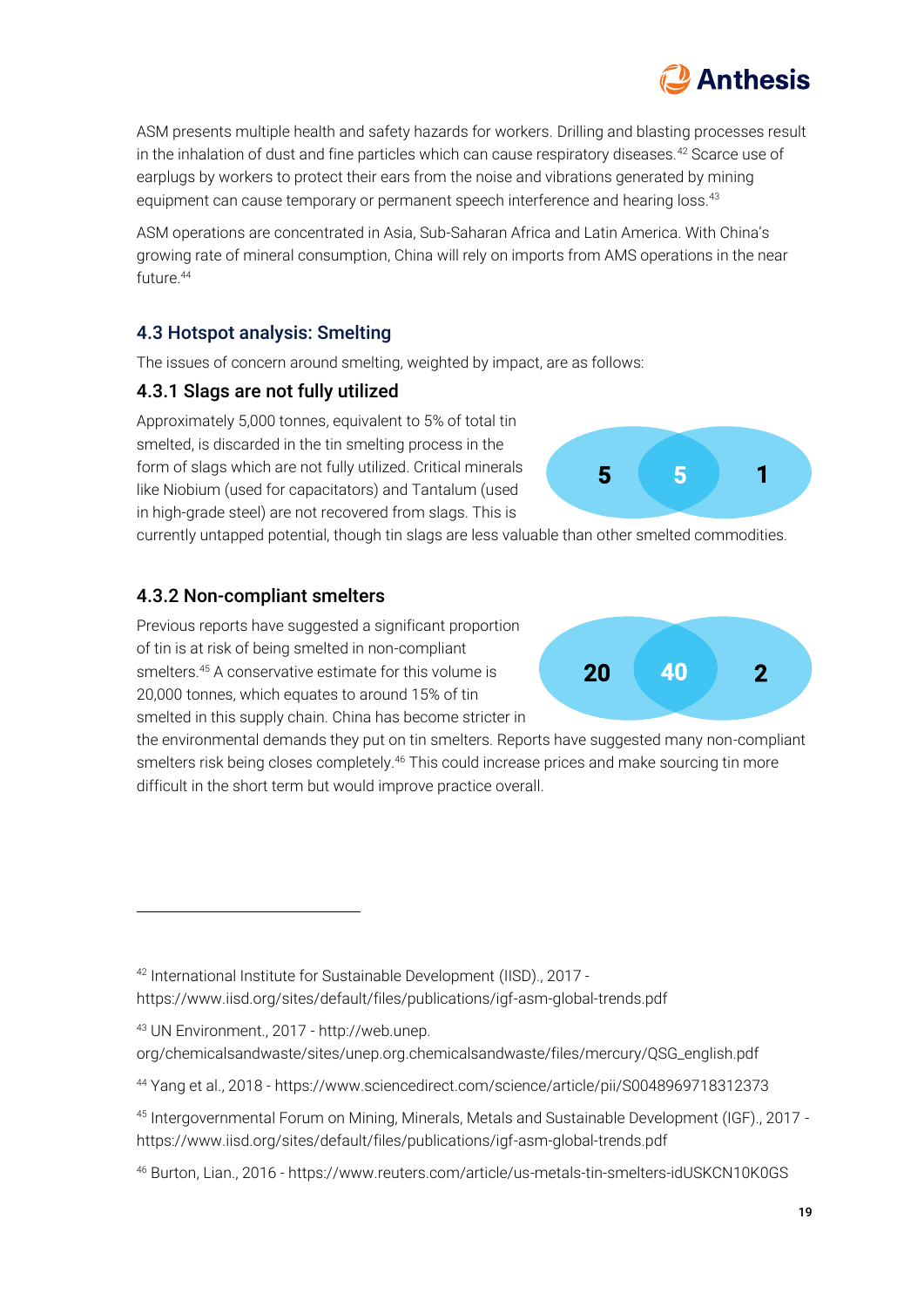# **Anthesis**

## 4.4 Hotspot analysis: Converting and Assembling

The following issues of concern were observed in the conversion and assembly stages of the supply chain.

### 4.4.1 Inadequately disposed waste<sup>47</sup>

Approximately 10%, equivalent to 10,000 tonnes, of tin is inadequately disposed of in both converting and assembling stages of the supply chain. Some leadbearing solder can be disposed in the general waste and uncertified companies are disposing of waste unsafely.

### 4.4.2 Foregone recycling opportunities<sup>[47](#page-19-0)</sup>

Solder scraps that could be recycled are sometimes discarded in the general waste. An estimated 10,000 tonnes, equivalent to 10%, of tin smelted is discarded in both the converting and assembling stages of the

supply chain which could be recycled. Solder is expensive, so this is only an issue when small amounts are produced, but the distributed lack of scale is a challenge to sustainable waste management.

#### 4.4.3 Inadequate environmental safeguards in recycling plants $47,48$  $47,48$

Many recyclers lack the necessary air treatment equipment. This risk is associated with around 10%, or 10,000 tonnes, of tin that is smelted. One recycler even had to operate at a safe distance from a developed urban area because of its pollution.

## 4.5 Hotspot analysis: Recycling

Issues of concern around recycling, weighted by impact, are as follows:

#### 4.5.1 Waste electronics not collected through formal systems

Studies estimate that 50% of mined tin goes into electronics.<sup>49</sup> The tin content in non-recycled e-waste



10 60 6

<span id="page-19-0"></span>



<sup>47</sup> Several interviews with solder manufacturers and PCB assemblers

<sup>48</sup> Calls to contracted recyclers and waste disposal companies to validate findings

<sup>49</sup> Global Tin Use., 2017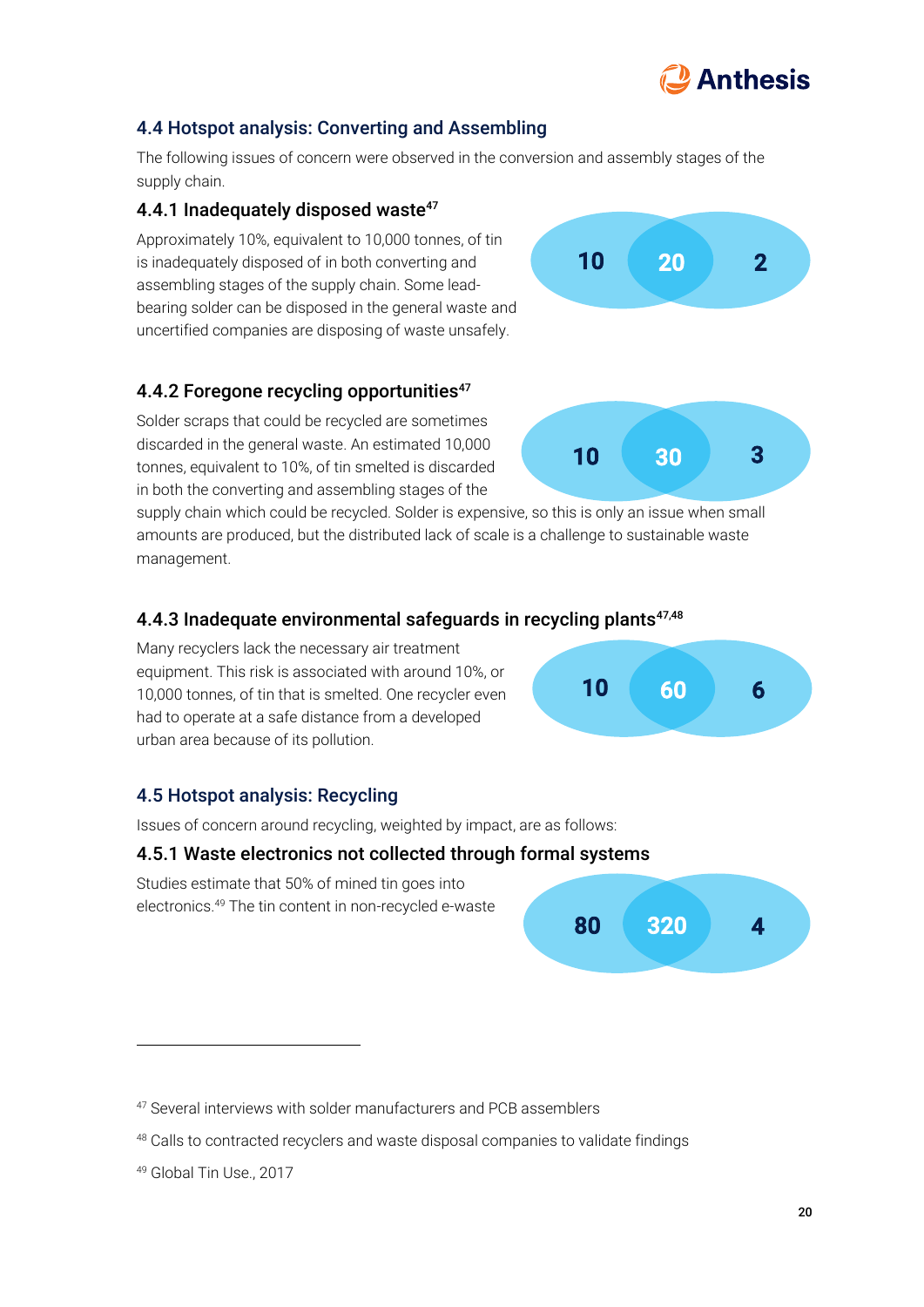

represents 35% of that mined annually.<sup>50</sup> Approximately 80,000 tonnes, equivalent to 80% of tin in this supply chain at the end of life, is not collected by formal waste management systems. The proportion that is therefore not collected for recycling is considerable.

## 4.5.2 Tin in PCBs not recycled

Of the PCB's which are collected for recycling by formal systems, approximately 80% of the time the tin is not recovered. This is estimated to be equate to around 20,000 tonnes of tin. This is because when PCBs are collected for recycling, other commodities like copper are often the target meaning the tin content can be lost.



## 4.5.3 Informal collection and recycling of e-waste

Waste electronics can be collected by informal actors, who do not have access to adequate health and safety protections. Approximately 40,000 tonnes of tin, equivalent to around 40% of tin in the landfill from this supply chain, is collected through the informal sector. In reality this volume is most likely much larger than this



estimation, however a conservative estimate was made for this hotspot analysis.

#### 4.6 Hotspot analysis - summary

Following structured analysis, we propose the following priorities for further intervention:

#### **Mining**

Tin tailings need to be stored properly to prevent environmental degradation and to allow for future uses such as further refining or upcycling in construction materials. If tin is sourced from artisanal and small-scale mining operations, there is a greater risk of associated social and environmental issues and the ongoing scrutiny of this supply chain should remain a focus.

#### Smelting

Inadequate environmental safeguards may result in tough sanctions as the Chinese government is taking the issue increasingly seriously. Non-compliant smelters may close and while this could disrupt short term supply, it would improve standards overall.

#### Conversion and assembly

Although many waste types are generated they are often recovered, as tin and solder are expensive. Where there are losses, the issue is generally caused by the limited scale as the small amounts are

<sup>50</sup> Golev et al., 2016 - https://www-sciencedirect-

com.gate3.library.lse.ac.uk/science/article/pii/S0956053X16305281